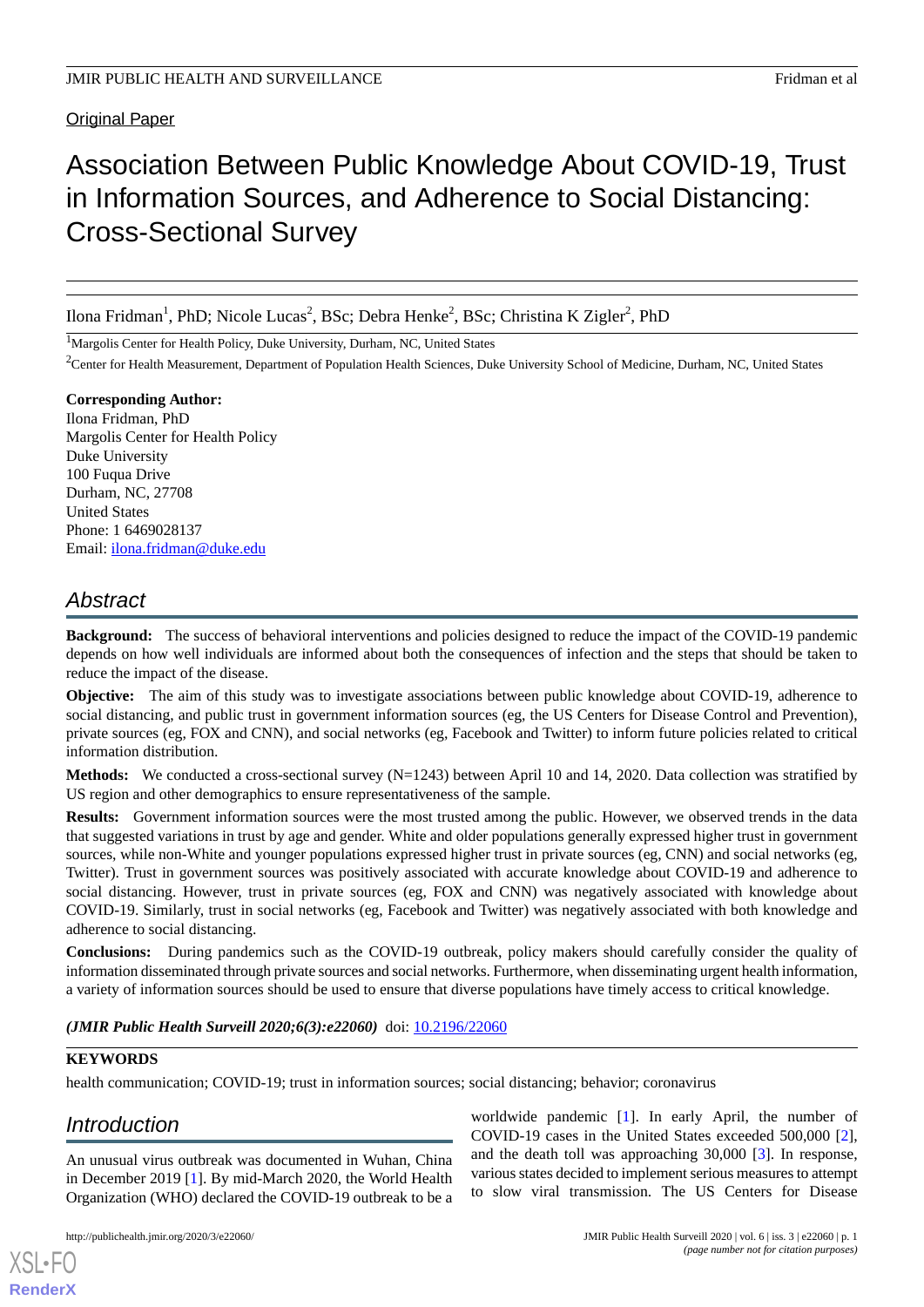Prevention and Control (CDC) asked individuals to wear masks, sanitize surfaces, and, most importantly, limit their social lives, including reducing face-to-face contacts and staying at least 6 feet apart from others [\[4](#page-14-3)]. Official stay-at-home orders were issued in at least 42 states, 3 counties, and 10 cities in the United States [[5\]](#page-14-4). Americans were instructed to work from home when possible and limit nonessential trips and social gatherings [[6\]](#page-14-5). Public places, including bars, restaurants, and playgrounds, were closed, and public events such as concerts and sports tournaments were canceled. The purpose of these restrictions was to save lives and avoid overburdening the health care system [[7\]](#page-14-6). Evidence from data and predictive modeling showed that timely restriction of movements within countries with developed economies prevented more than 500,000 deaths [[8\]](#page-14-7). Public adherence to restrictions can influence the success of the implementation of restrictive rules. Adherence depends on how well-informed people are about both the consequences of infection [[9,](#page-14-8)[10](#page-14-9)] and the steps that should be taken to prevent virus spread [[11\]](#page-14-10).

Previous research has shown that trust in sources is an essential component associated with both individual understanding of information and willingness to act on it [[12\]](#page-14-11). Additionally, research in China has shown that people vary in their risk perception of COVID-19 depending on whether they received information from mass media or social media [\[13](#page-14-12)]. Therefore, in our work, we aimed to provide an overview of the sources people trusted early in the pandemic to inform policy makers on how to best disseminate critical information to reach different populations. We also explored the association between trust in different sources and accurate knowledge about COVID-19 to determine which information sources potentially need to improve the quality of their information to ensure that the public is well-informed about pandemic policies. Finally, following previous research that showed the association between understanding of COVID-19 and adherence to recommended risk-reducing behavior [\[14](#page-14-13)], we explored whether knowledge and trust were associated with adherence to social distancing behavior.

### *Methods*

#### **Data Collection**

Data were collected via a cross-sectional national survey. An independent company that specializes in national data collection, Qualtrics Panels, implemented the recruitment procedures [[15](#page-14-14)[,16](#page-14-15)]. Individuals received an email invitation to the study if they preregistered for Qualtrics Panels and completed a baseline survey. Participants were informed about confidentiality, risks, and benefits at the beginning of the survey. Participants were then directed to the questionnaire; upon completion of the questionnaire, they received compensation. Qualtrics rewards participants with company points that can be redeemed for game rewards, gift cards, charitable contributions, or airline miles. Duke University's institutional review board approved the study and deemed it exempt. The study design and analysis plan were preregistered at Open Science Framework [\[17](#page-15-0)].

To ensure representativeness of the sample, we stratified data collection by age, gender, and the following US regions: New

England, Mid-Atlantic, East North Central, West North Central, South Atlantic, East South Central, West South Central, Mountain, and Pacific. The survey opened on April 10, 2020, and the data quality was evaluated after 200 responses. After this initial step, additional screening logic was implemented to exclude individuals aged <18 years. Likewise, participants who spent less than 6 minutes completing the survey were excluded from the survey. Between April 13 and April 14, 2020, 1000 participants completed the survey. Data collected on April 10 and April 13 to 14 were included in the analysis.

#### **Survey**

The survey was part of a larger study to explore how Americans were responding to CDC recommendations and guidelines during the pandemic. Participants reported their demographics, current work/income circumstances, location, and health status, including conditions that were associated with increased risks of dying from COVID-19. In the current work, we focused on exploring the association between trust in information sources, knowledge about COVID-19, and adherence to social distancing. A full copy of the survey can be found in Open Science Framework (OSF) Registries [\[17](#page-15-0)].

#### *Trust in Information Sources About COVID-19*

To evaluate trust in different information sources, we provided examples of government-affiliated sources, privately affiliated sources, and social networks. We asked participants to rank their trust on a 5-point Likert scale that ranged from 1 ("not trustworthy at all") to 5 ("extremely trustworthy"). Additionally, an "I don't know" option was available for participants who were unfamiliar with the provided examples. For government-affiliated sources, we chose the following examples: The White House, the CDC, the US Food and Drug Administration (FDA), the WHO, and local health departments. To evaluate participant trust in privately affiliated media, we used the MarketWatch summary [\[18](#page-15-1)], which sorts sources into two dimensions: political orientations and facts vs opinions. The examples represented liberal, conservative, and neutral sides. In each political domain, two sources were included: a source that was classified as providing facts and a source that was classified as providing opinions. The liberal sources were the *New York Times* (facts) and MSNBC (opinions); the conservative sources were a news website, The Hill (facts), and Fox News (opinions); and the neutral sources were Reuters (facts) and CNN (opinions). Examples of social networks include Facebook and Twitter.

To ensure the inclusiveness of the news sources, we allowed participants to indicate other sources that they trusted the most via open-response items. Participants were instructed to specify if a trusted source was not listed in a survey section (eg, social networks) and then provide the name of their trusted source (eg, "Reddit") and rate the source on the same scale as the other sources. For analysis, we considered a source as "trusted" when participants rated it as "trustworthy" or "extremely trustworthy."

#### *Frequency of Accessing Information About COVID-19*

To evaluate whether participants followed news about COVID-19, we asked them to rate their agreement with the following statement: "I follow updates about the coronavirus

 $XS$ -FO **[RenderX](http://www.renderx.com/)**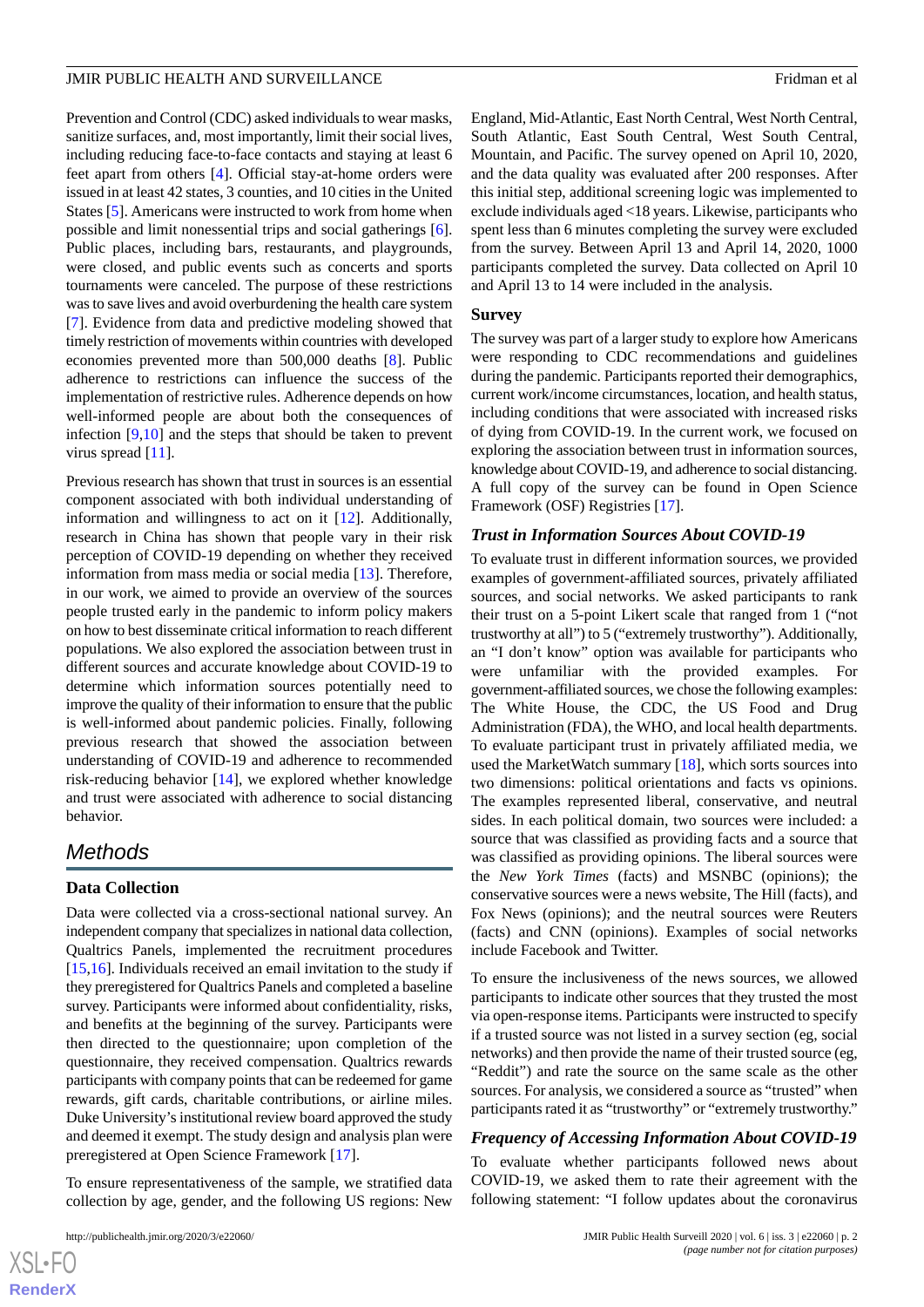and the outbreak closely." This item was scored on a 5-point scale that ranged from "strongly disagree" to "strongly agree." Participants also reported how frequently they checked the news on an 8-point scale ranging from "never" to "5 or more times a day." Furthermore, we provided examples of information sources (discussed above) and asked the participants to rate how frequently they checked each source of information in the past week. Participants reported the frequency on a 5-point scale ranging from "never" to "multiple times a day."

#### *Knowledge About COVID-19*

To evaluate the participants'knowledge about COVID-19, seven items were adopted from previous research on COVID-19 by RTI International [\[19](#page-15-2),[20\]](#page-15-3). Five additional items were designed based on current CDC guidelines and common myths about COVID-19 that circulated in the media at the end of March 2020. The response mode of the scale included binary endpoints of "true" and "false." The scale consisted of items related to facts and myths about the virus, such as "Antibiotics can be used to treat the coronavirus" and "Most people who are infected with the coronavirus die from it." The scale also included items related to risk-reducing behavior, such as "I cannot be infected if I wear a mask" and "By limiting the contact I have with people outside my household, I could prevent somebody's death." The knowledge score was calculated using the percent of correct responses to all 12 items (listed in [Multimedia Appendix 1](#page-14-16)).

#### *Social Distancing*

We asked participants about the frequency of seven specific social distancing behaviors recommended by the CDC at the beginning of April to prevent the spread of COVID-19 [[4\]](#page-14-3). Participants reported how often they engaged in specific behaviors over the past seven days on a 5-point scale ranging from "not at all" to "several times a day." Individual negative behaviors included "Hugging or touching people who do not live with me," "Standing or walking close (within arm's length) to someone who does not live with me," "Meeting face-to-face with people who do not live with me," "Going to gatherings with five or more people," "Going inside someone else's house," and "Having friends or family over to visit" (see [Multimedia](#page-14-16) [Appendix 1\)](#page-14-16). If participants reported leaving their house at least once in the past week, they were also asked how often they stayed six feet away from people who did not live in their household. For analysis, participants were considered to be adherent to all social distancing behaviors if they responded "not at all" to all negative behavior questions and "always" stayed six feet away from people outside their household (or did not leave their house in the past week).

#### **Data Analysis**

 $XS$  $\cdot$ FC **[RenderX](http://www.renderx.com/)**

Demographics, location, work, and health status were reported as both frequencies and percentages.

#### *Trust in Information Sources About COVID-19*

For each example of an information source, we summarized the percentage of people who trusted the source. Further, the percentages of participants who trusted (versus those who did not trust) each source were determined for age, race, and region groups. For age groups, we were specifically interested in older

Americans (>65 years of age), as the CDC considers them to be a vulnerable population.

#### *Frequency of Accessing Information About COVID-19*

We reported the percentage of participants who reported "closely" following the news about COVID-19 and the percentage of participants who checked the news about COVID-19 at least "once a day." We also summarized how often individuals reported checking specific information sources.

#### *Knowledge About COVID-19*

We presented the total percentages of correct responses to all knowledge items and correct answers by item. The Spearman correlation was used to estimate the association between correct responses ("accurate knowledge") and trust in different information sources.

#### *Social Distancing*

The percentage of people who adhered to social distancing behavior (as defined by the CDC) was reported, along with the frequencies of adherence to each specific behavior. Chi-square statistics and significance levels were used to evaluate whether there were more adherent participants among those who trusted a particular information source than among those who did not trust a particular source.

#### *Elastic Net Regression*

We used *trust* in information sources to model *accurate* knowledge about COVID-19. The primary goal was not prediction per se; rather, we aimed to identify the information sources that contributed the most to the accuracy of participant knowledge about COVID-19 when all the sources were simultaneously included in the prediction model. Participant trust in each information source were the independent variables, while the percentage of correct responses to COVID-19 knowledge items was the dependent variable. We chose elastic net regression because it allowed us to determine the model that fits our multiparameter data and highlighted the most influential information sources that predicted participant knowledge about COVID-19 [[21,](#page-15-4)[22](#page-15-5)]. This approach uses regularization parameters for shrinking the influence of "weak" information sources to "0," leaving only information sources that had a "strong" association with knowledge in the model. Additionally, this approach controls for potential multi-collinearity by considering correlations amongst the independent variables.

Data were randomly split into training and test data sets (80% and 20%, respectively). In the model, we used ordinary least squares regression. To evaluate the model fit, we used  $R^2$  and root mean square error (RMSE) to tune these parameters for a better fit between the model and the data.

The same approach was utilized to establish the information sources that contributed most strongly to adherence to social distancing behaviors. In this case, the elastic net regression used logistic regression with regularization parameters. To evaluate the model fit, we used the area under the curve (AUC), which illustrates how well a model can predict the dependent variable (here, adherence to social distancing). We tuned the regularization parameters to maximize the AUC. For both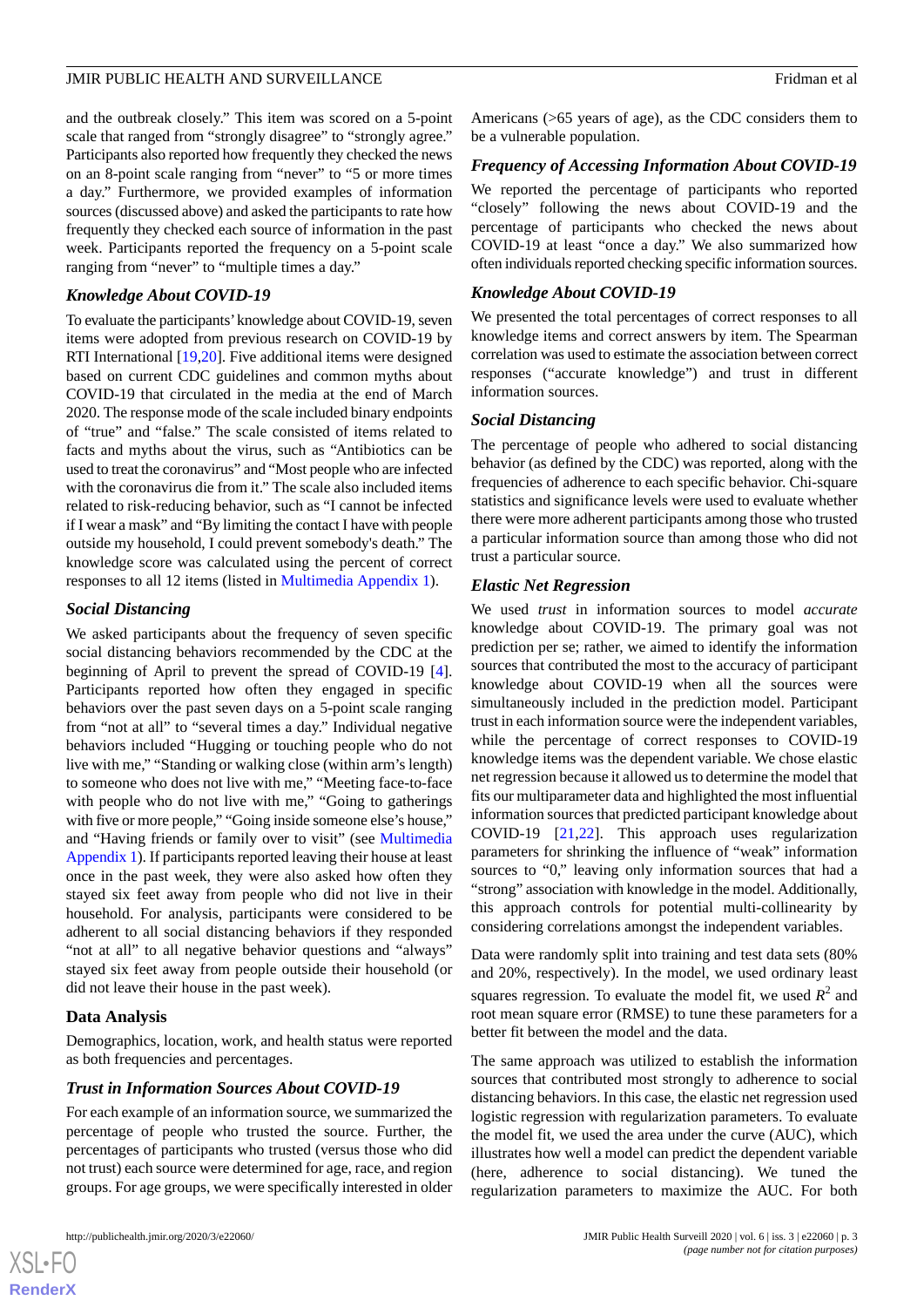models, elastic net regression was implemented in the glmnet package in R [[23\]](#page-15-6).

#### *Exploratory Analysis*

Although not preregistered, we also explored whether knowledge mediated the relationship between trust in an information source and adherence to social distancing. The source that contributed to the accuracy of knowledge the most, as defined by elastic net regression coefficients, was used as a predictor in our mediation analysis. We fit three models to the data with adherence to social distancing as an outcome and knowledge as a mediator (see [Figure 1](#page-3-0)). Model 1 included a binary logistic regression of trust (X) on participant adherence to social distancing (Y), Model 2 was a linear regression of trust (X) on participant knowledge about COVID-19 (M), and Model 3 was a binary logistic regression predicting adherence (Y) by trust  $(X)$  and knowledge  $(M)$ . An indirect effect and bootstrap procedure were conducted using the "process" macro [[24\]](#page-15-7).

<span id="page-3-0"></span>Figure 1. Indirect effects of trust in CDC and FDA information sources and adherence to social distancing. CDC: US Centers for Disease Control and Prevention; FDA: US Food and Drug Administration. \*Significant at .05, \*\*significant at .001.



# *Results*

The total sample included 1243 participants. Main parameters such as age, gender, race, location, and income were closely

aligned with the general US population as per the 2018 Census [[25\]](#page-15-8) and are reported in [Table 1](#page-4-0).

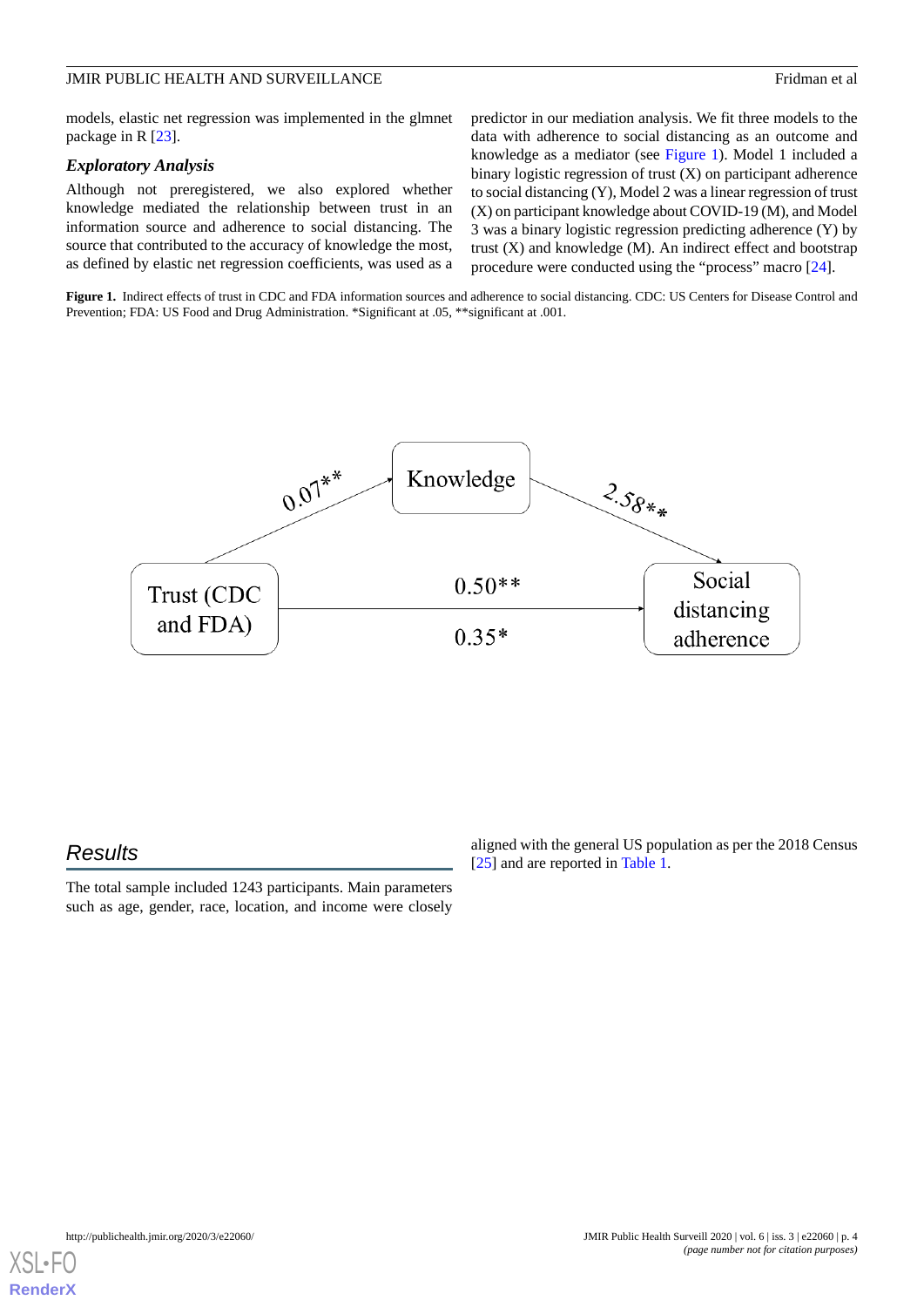## **JMIR PUBLIC HEALTH AND SURVEILLANCE** Fridman et al

<span id="page-4-0"></span>Table 1. Demographic and descriptive statistics of the study participants (N=1243).

| Characteristic |                                            | Value            |
|----------------|--------------------------------------------|------------------|
|                | Age (years)                                |                  |
|                | 20-40, n (%)                               | 579 (48.3)       |
|                | 40-60, n (%)                               | 353 (29.4)       |
|                | 60-80, n $(\% )$                           | 267(22.3)        |
|                | Mean (SD)                                  | 44(16)           |
|                | Gender, n (%)                              |                  |
|                | Female                                     | 648 (52.1)       |
|                | Male                                       | 580 (46.7)       |
|                | Other                                      | 15(1.2)          |
|                | Race/ethnicity <sup>a</sup> , n (%)        |                  |
|                | White                                      | 888 (72.0)       |
|                | <b>Black or African American</b>           | 162(13.1)        |
|                | Asian                                      | 85(6.9)          |
|                | Hispanic or Latino                         | 92(7.5)          |
|                | American Indian and Alaska Native          | 35(2.8)          |
|                | Native Hawaiian and Other Pacific Islander | $7 \times (1.0)$ |
|                | Income (US \$), $n$ (%)                    |                  |
|                | Less than 14,999                           | 192 (15.4)       |
|                | 15,000-74,999                              | 715 (57.6)       |
|                | 75,000 to 99,999                           | 143(11.5)        |
|                | 100,000 to 149,999                         | 110(8.9)         |
|                | More than 150,000                          | 81 (6.6)         |
|                | Did not answer                             | 2(0.1)           |
|                | Location, n (%)                            |                  |
|                | New England                                | 57(4.6)          |
|                | Mid-Atlantic                               | 171 (13.8)       |
|                | East North Central                         | 168(13.5)        |
|                | West North Central                         | 79 (6.4)         |
|                | South Atlantic                             | 256(17.1)        |
|                | East South Central                         | 75(6.0)          |
|                | West South Central                         | 150(12.1)        |
|                | Mountain                                   | 90(7.3)          |
|                | Pacific                                    | 193 (15.6)       |
|                | Did not answer                             | 4(0.3)           |
|                | Under stay-at-home order, n (%)            |                  |
|                | Yes                                        | 979 (78.8)       |
|                | $\rm No$                                   | 192(15.4)        |
|                | Not sure                                   | 72(5.8)          |
|                | Employment status, n (%)                   |                  |
|                | Employed full-time                         | 484 (38.9)       |
|                | Employed part-time                         | 135 (10.9)       |
|                | Retired                                    | 190(15.3)        |

[XSL](http://www.w3.org/Style/XSL)•FO **[RenderX](http://www.renderx.com/)**

http://publichealth.jmir.org/2020/3/e22060/ JMIR Public Health Surveill 2020 | vol. 6 | iss. 3 | e22060 | p. 5 *(page number not for citation purposes)*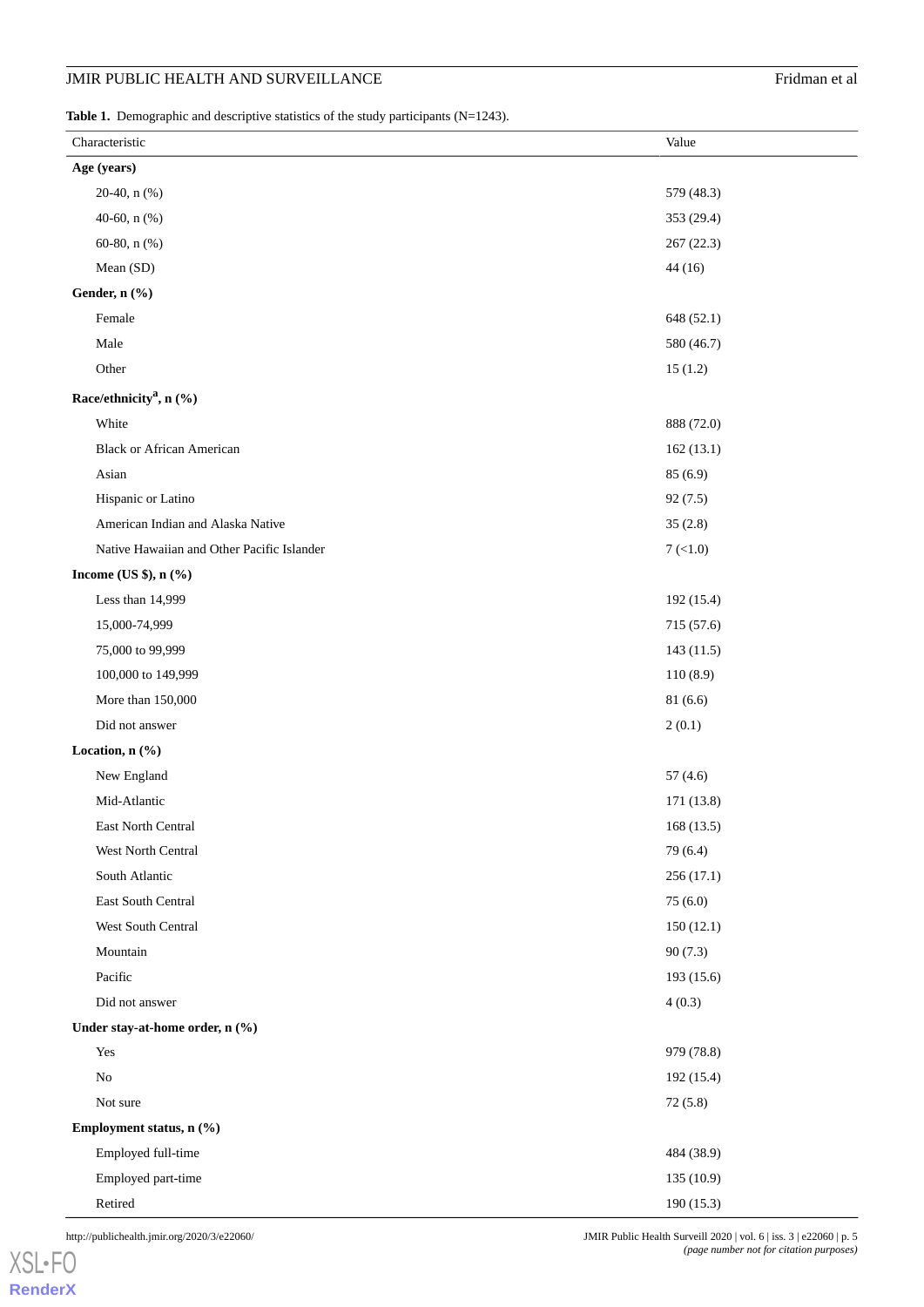| Characteristic                                   | Value      |
|--------------------------------------------------|------------|
| On disability                                    | 71(5.7)    |
| Self-employed                                    | 95(7.6)    |
| Unemployed                                       | 268 (21.6) |
| Work status, $n$ $(\%)$                          |            |
| Working from home                                | 422 (33.9) |
| Not working from home                            | 292 (23.5) |
| <b>Essential worker</b>                          | 343 (27.6) |
| Nonessential worker                              | 346(27.8)  |
| Chronic health condition or care provider, n (%) |            |
| Has chronic health condition                     | 497 (40.0) |
| Lives with person with chronic health condition  | 455 (36.6) |
| Taking care of person outside household          | 158 (12.7) |
| Infected/suspected infected with COVID-19, n (%) |            |
| Yes                                              | 53 $(4.3)$ |
| No                                               | 1106(89.0) |
| Maybe                                            | 84 (6.8)   |

<sup>a</sup>Data do not sum to 1243 because more than one option could be selected.

#### **Trust in Information Sources About COVID-19**

We found that the majority of participants trusted government sources ([Table 2](#page-6-0)). Less than one-third of the participants trusted social media with regard to information about COVID-19. Older adults were more likely to trust government sources compared to younger adults. Conversely, middle-aged and younger populations trusted private sources and social networks more than older populations. On average, individuals who identified as White reported more trust in government sources than

non-White participants, who trusted more private sources and social networks.

The trends of trust in the information sources were similar between regions. Notably, the highest prevalence rate of COVID-19 at the time of data collection was in the Mid-Atlantic region. However, this region had the lowest percentage of people  $(n = 102$  out of 171; 60.0%) who trusted CDC and FDA sources compared to the average population (n=873, 70.3%); see [Figure](#page-7-0) [2.](#page-7-0)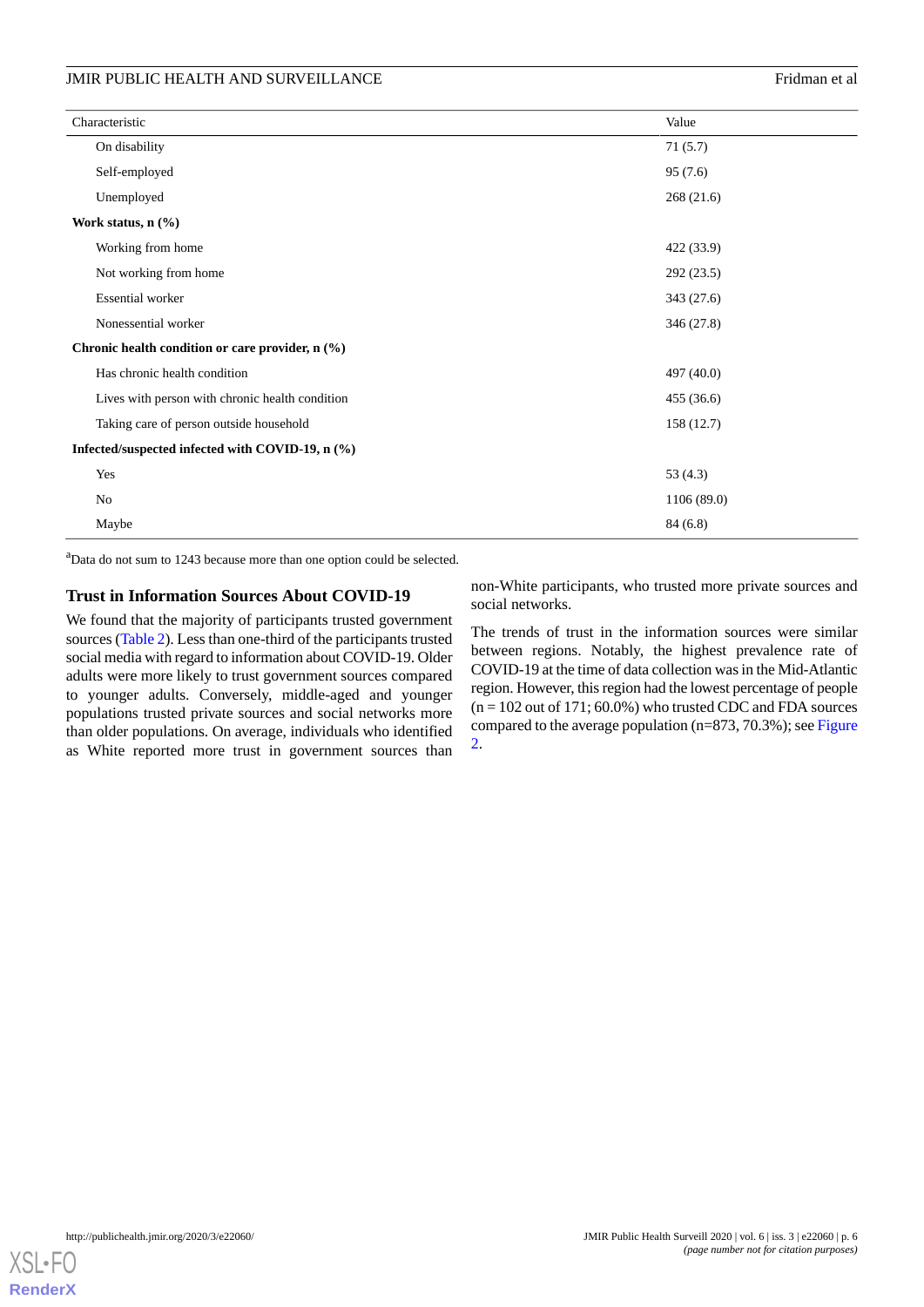### JMIR PUBLIC HEALTH AND SURVEILLANCE Fridman et al.

<span id="page-6-0"></span>Table 2. Numbers of participants who trust each information source (N=1243), n (%). Trust was defined as binary (trust vs no trust) regarding providing accurate information about COVID-19.

| Domain and information sources |                         | Trust by total<br>sample <sup>a</sup> | Trust by age group <sup>b</sup> (years) |            |           |           |           | Trust by race |           |
|--------------------------------|-------------------------|---------------------------------------|-----------------------------------------|------------|-----------|-----------|-----------|---------------|-----------|
|                                |                         |                                       | $\leq$ 25                               | $25 - 40$  | $41 - 50$ | 51-64     | $\geq 65$ | White         | Non-White |
| <b>Government sources</b>      |                         |                                       |                                         |            |           |           |           |               |           |
|                                | $CDCc$ and $FDAd$       | 874 (70.3)                            | 99 (64.7)                               | 298 (64.8) | 142(75.1) | 222(79.0) | 111(75.5) | 645(72.2)     | 229(65.6) |
|                                | Local health department | 792 (63.7)                            | 81 (52.9)                               | 280(60.0)  | 129(68.3) | 195(69.4) | 105(71.4) | 574 (64.2)    | 218(62.5) |
|                                | WHO <sup>f</sup>        | 736 (59.2)                            | 93(60.8)                                | 269(57.6)  | 113(59.8) | 177(63.0) | 82(55.8)  | 529 (59.2)    | 207(59.3) |
|                                | White House             | 569 (45.8)                            | 65(42.5)                                | 205(43.9)  | 94 (49.7) | 134(47.7) | 69(46.9)  | 426(47.7)     | 143(41.0) |
|                                | Other                   | 196(15.8)                             | 18(11.8)                                | 91(19.5)   | 32(16.9)  | 36(12.8)  | 18 (12.2) | 131 (14.7)    | 65(18.6)  |
| <b>Private sources</b>         |                         |                                       |                                         |            |           |           |           |               |           |
|                                | <b>CNN</b>              | 577 (46.4)                            | 64 (42.8)                               | 229(49.0)  | 88 (46.6) | 133(47.3) | 60(40.8)  | 389 (43.5)    | 188(53.9) |
|                                | <b>FOX</b>              | 534 (42.9)                            | 63(41.1)                                | 201(43.0)  | 90(47.6)  | 122(43.4) | 57 (38.8) | 392 (43.9)    | 142(40.7) |
|                                | New York Times          | 523 (42.0)                            | 70(45.8)                                | 208 (44.5) | 81(42.9)  | 105(37.4) | 55 (37.4) | 352 (39.4)    | 171(49.0) |
|                                | <b>MSNBC</b>            | 515 (41.4)                            | 56 (36.7)                               | 204(43.7)  | 89(47.1)  | 108(38.4) | 55 (37.4) | 346 (38.7)    | 169(48.4) |
|                                | Reuters                 | 391 (31.5)                            | 37(24.2)                                | 151(32.3)  | 64 (33.9) | 89(31.7)  | 49 (33.3) | 272 (30.4)    | 119(34.1) |
|                                | The Hill                | 273(22.0)                             | 37(24.2)                                | 129(27.6)  | 44(23.3)  | 43(15.3)  | 19(12.9)  | 179(20.0)     | 94(26.9)  |
|                                | Other                   | 221 (17.8)                            | 20(13.0)                                | 96(20.6)   | 35(18.5)  | 49 (17.4) | 20(13.6)  | 158 (17.7)    | 63(18.1)  |
| <b>Social networks</b>         |                         |                                       |                                         |            |           |           |           |               |           |
|                                | Facebook                | 335(27.0)                             | 335(27.0)                               | 38(24.8)   | 161(34.5) | 62(32.8)  | 60(21.4)  | 226(25.3)     | 109(31.2) |
|                                | Twitter                 | 290(23.3)                             | 290(23.3)                               | 44 (28.8)  | 140(30.0) | 51(27.0)  | 39 (13.9) | 189(21.1)     | 101(28.9) |
|                                | Other                   | 115(9.3)                              | 115(9.3)                                | 14(9.2)    | 58 (12.7) | 24(12.7)  | 14(5.0)   | 73(8.2)       | 42(12.0)  |

<sup>a</sup>Percentages were calculated as the ratio of people who rated the source as trusted to the total sample size.

b<br>Percentages for age and race were calculated as the ratio of people who rated the source as trusted to the sample size of each subgroup.

<sup>c</sup>CDC: US Centers for Disease Control and Prevention.

<sup>d</sup>FDA: US Food and Drug Administration.

<sup>e</sup>Italics highlight the subgroups in which the percentages of people who trusted the source were equal to or greater than that of the total sample. <sup>f</sup>WHO: World Health Organization.

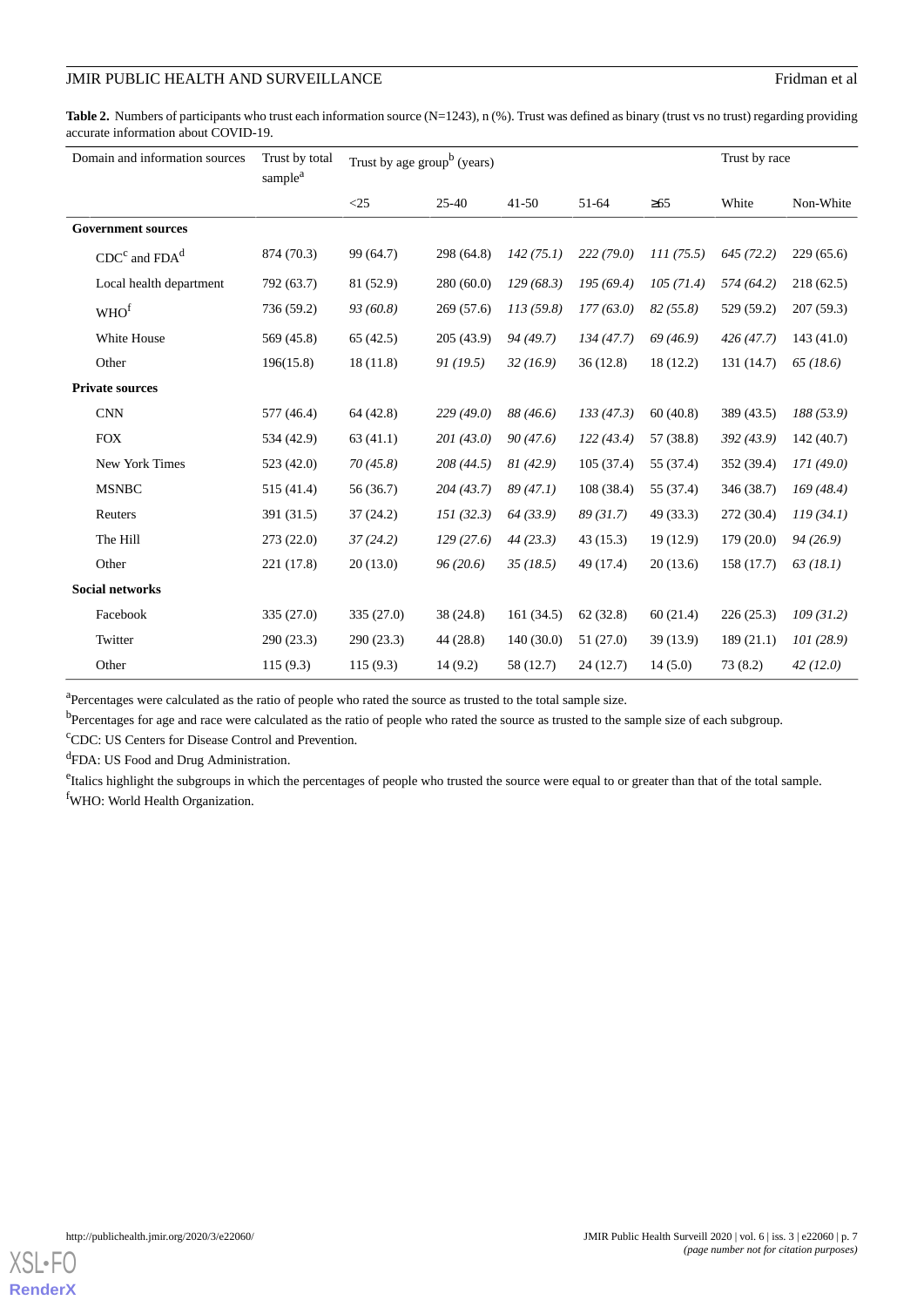#### JMIR PUBLIC HEALTH AND SURVEILLANCE FRIDE AND SURVEILLANCE

<span id="page-7-0"></span>Figure 2. Percentages of participants who trusted in information sources (out of all people in a given region) presented by region and by information source. CDC: US Centers for Disease Control and Prevention; FDA: US Food and Drug Administration; Gov: government; NYT: New York Times; WHO: World Health Organization.



#### **Frequency of Accessing Information About COVID-19**

The majority of participants reported following the news about the COVID-19 outbreak "closely" (n=998, 80.3 % strongly

agree/agree) and checking updates about the COVID-19 outbreak at least once a day ( $n = 1054$ , 84.6%). [Table 3](#page-8-0) presents the frequencies of access to different sources.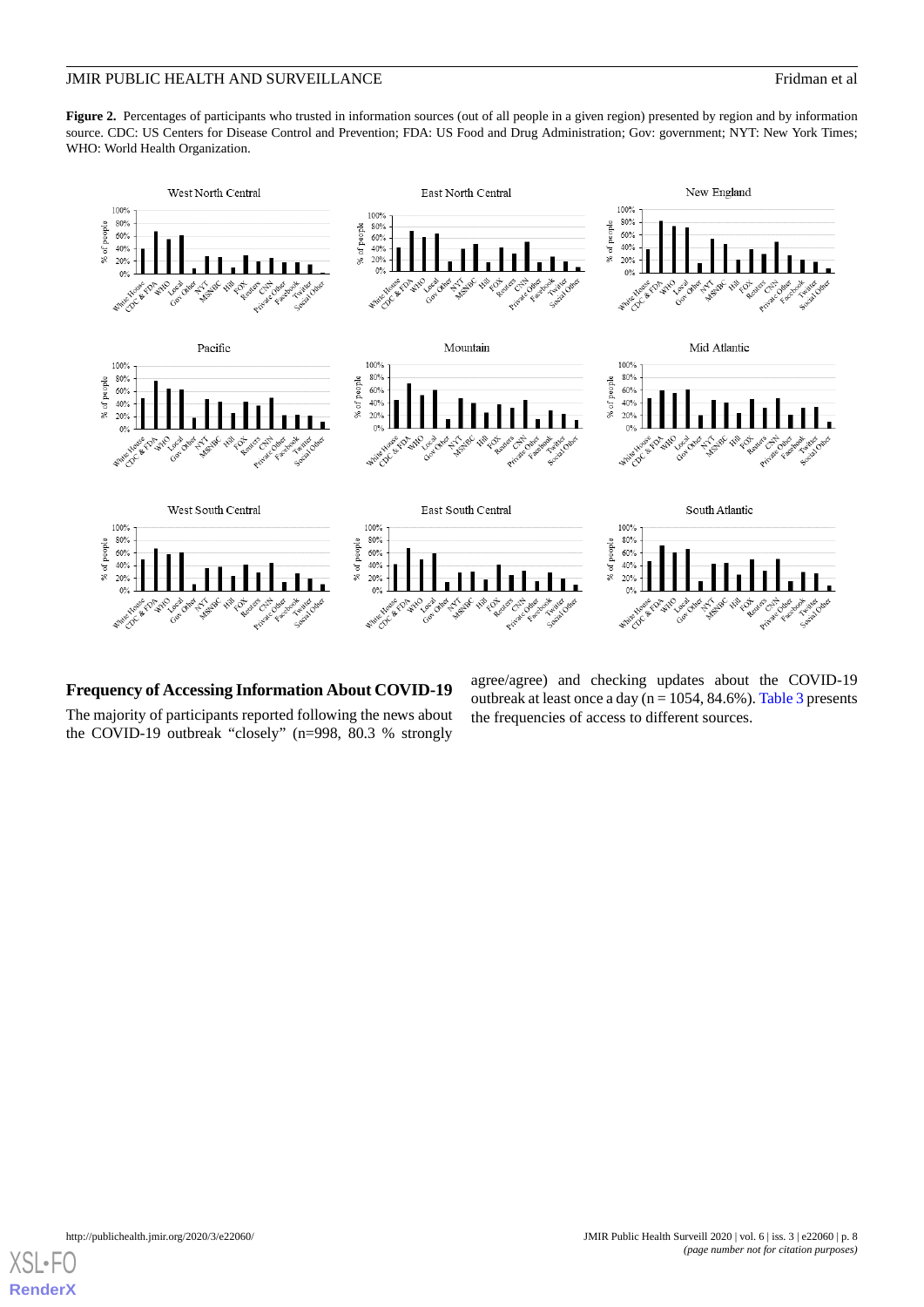#### JMIR PUBLIC HEALTH AND SURVEILLANCE FRIDE AND SURVEILLANCE

<span id="page-8-0"></span>Table 3. Frequency at which participants reported checking information sources to obtain information about COVID-19 by source of information (N=1243), n (%).

| Domain and name of the source                  | Never  | Once a week | Several times a Daily<br>week |        | Multiple times<br>a day |
|------------------------------------------------|--------|-------------|-------------------------------|--------|-------------------------|
| <b>Government sources</b>                      |        |             |                               |        |                         |
| White House press briefings                    | 342    | 226         | 268                           | 321    | 86                      |
|                                                | (27.5) | (18.2)      | (21.6)                        | (25.8) | (6.9)                   |
| Federal health agencies ( $CDCa$ and $FDAb$ )  | 226    | 252         | 341                           | 315    | 109                     |
|                                                | (18.2) | (20.3)      | (27.4)                        | (25.3) | (8.8)                   |
| International organization (WHO <sup>c</sup> ) | 389    | 259         | 257                           | 236    | 102                     |
|                                                | (31.3) | (20.8)      | (20.7)                        | (19.0) | (8.2)                   |
| State/local health agencies                    | 307    | 215         | 285                           | 330    | 106                     |
|                                                | (24.7) | (17.3)      | (22.9)                        | (26.6) | (8.5)                   |
| <b>Private sources</b>                         |        |             |                               |        |                         |
| FOX News or The Hill                           | 406    | 173         | 240                           | 265    | 159                     |
|                                                | (32.7) | (13.9)      | (19.3)                        | (21.3) | (12.8)                  |
| MSNBC or the New York Times                    | 491    | 168         | 230                           | 236    | 118                     |
|                                                | (39.5) | (13.5)      | (18.5)                        | (19.0) | (9.5)                   |
| <b>Reuters or CBS News</b>                     | 418    | 168         | 241                           | 302    | 114                     |
|                                                | (33.6) | (13.5)      | (19.4)                        | (24.3) | (9.2)                   |
| Community/local news                           | 162    | 180         | 268                           | 466    | 167                     |
|                                                | (13.0) | (14.5)      | (21.6)                        | (37.5) | (13.4)                  |
| <b>Social networks</b>                         |        |             |                               |        |                         |
| Facebook                                       | 465    | 133         | 167                           | 307    | 171                     |
|                                                | (37.4) | (10.7)      | (13.4)                        | (24.7) | (13.8)                  |
| Twitter                                        | 750    | 92          | 135                           | 163    | 103                     |
|                                                | (60.3) | (7.4)       | (10.9)                        | (13.1) | (8.3)                   |
| Podcasts                                       | 845    | 95          | 128                           | 117    | 58                      |
|                                                | (68.0) | (7.6)       | (10.3)                        | (9.4)  | (4.7)                   |
| <b>Blogs</b>                                   | 855    | 91          | 112                           | 118    | 67                      |
|                                                | (68.8) | (7.3)       | (9.0)                         | (9.5)  | (5.4)                   |
| Family                                         | 284    | 223         | 337                           | 275    | 124                     |
|                                                | (22.8) | (17.9)      | (27.1)                        | (22.1) | (10.0)                  |

<sup>a</sup>CDC: US Centers for Disease Control and Prevention.

<sup>b</sup>FDA: US Food and Drug Administration.

<sup>c</sup>WHO: World Health Organization.

#### **Knowledge About COVID-19**

The mean COVID-19 knowledge score was 85% (SD 17%); this indicates that on average, people responded to 10 out of 12 questions correctly. However, only 306/1243 participants

(30.6%) answered all the knowledge questions correctly. Some items were more difficult than others, as represented by the lower percentages of people who answered them correctly ([Table 4](#page-9-0)).

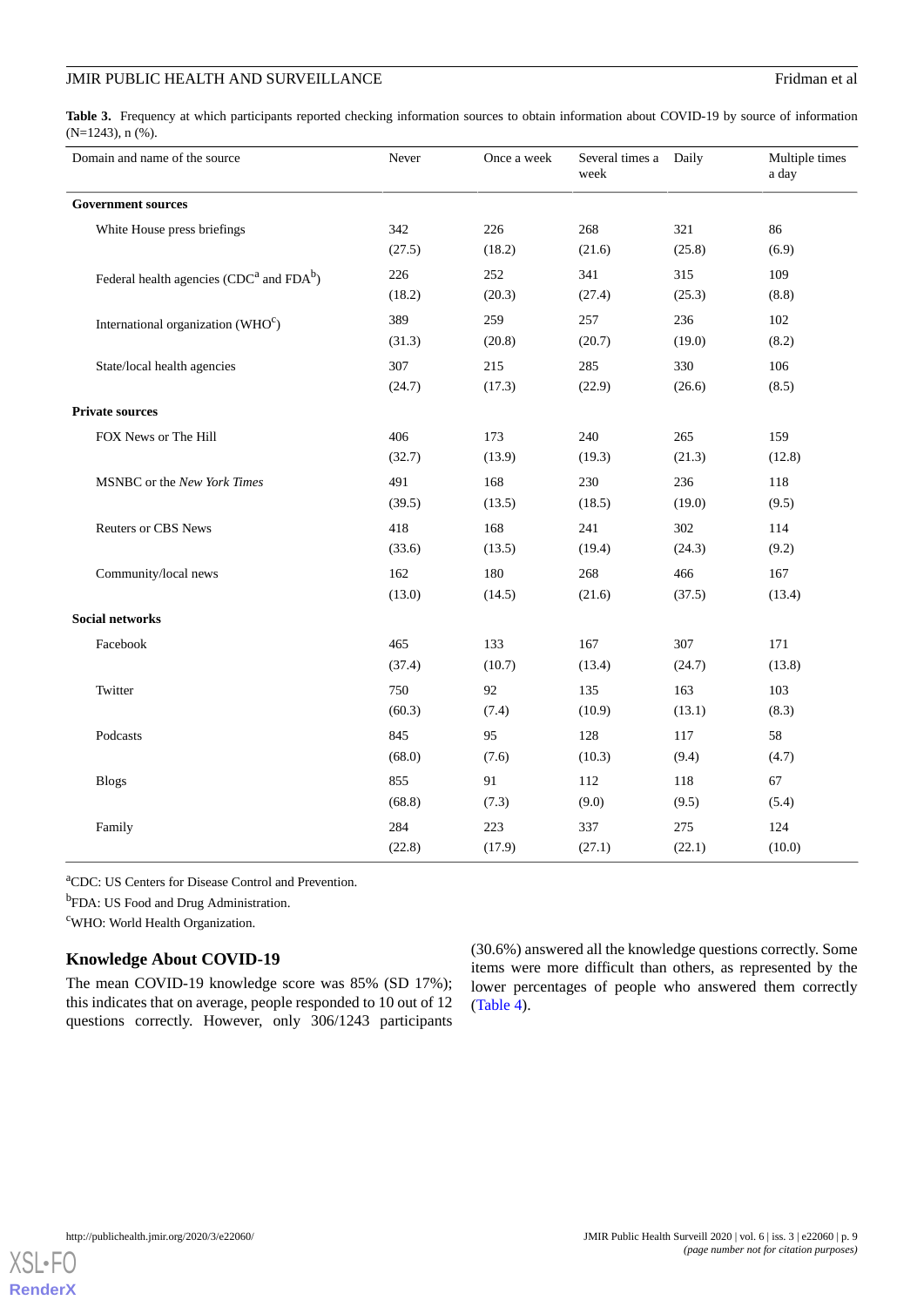#### JMIR PUBLIC HEALTH AND SURVEILLANCE Fridman et al.

<span id="page-9-0"></span>Table 4. Numbers of participants who correctly answered individual items on the scale measuring knowledge about COVID-19 (N=1243), n (%). F: correct answer is false; T: correct answer is true.

| Item                                                                                                  | Correct responses |
|-------------------------------------------------------------------------------------------------------|-------------------|
| The United States is weeks away from having an FDA approved vaccine for coronavirus (F)               | 753 (60.6)        |
| Antibiotics can be used to treat the coronavirus (F)                                                  | 878 (70.6)        |
| Most people who are infected with the coronavirus die from it $(F)$                                   | 991 (79.7)        |
| I cannot be infected if I wear a mask (F)                                                             | 1048 (84.3)       |
| People do not transmit the virus if they don't have symptoms (F)                                      | 1053 (84.7)       |
| Eating garlic can lower your chances of getting infected with the coronavirus (F)                     | 1054 (84.8)       |
| Most people who are infected with the coronavirus recover from it (T)                                 | 1070(86.1)        |
| By limiting the contact I have with people outside my household, I could prevent somebody's death (T) | 1128 (90.8)       |
| The main symptoms of the coronavirus are fever and cough (T)                                          | 1142 (91.9)       |
| People of all ages can be infected with the coronavirus (T)                                           | 1155 (92.9)       |
| People of all racial and ethnic groups can become infected with the coronavirus (T)                   | 1163 (93.6)       |
| To protect myself I need to wash hands frequently (T)                                                 | 1173 (94.4)       |

Using correlations, we found a positive association between knowledge and trust in government sources such as the CDC, the FDA, local health departments, and the WHO [\(Table 5\)](#page-10-0). There was a negative association between accurate knowledge about COVID-19 and participants' trust in private information sources and social media.

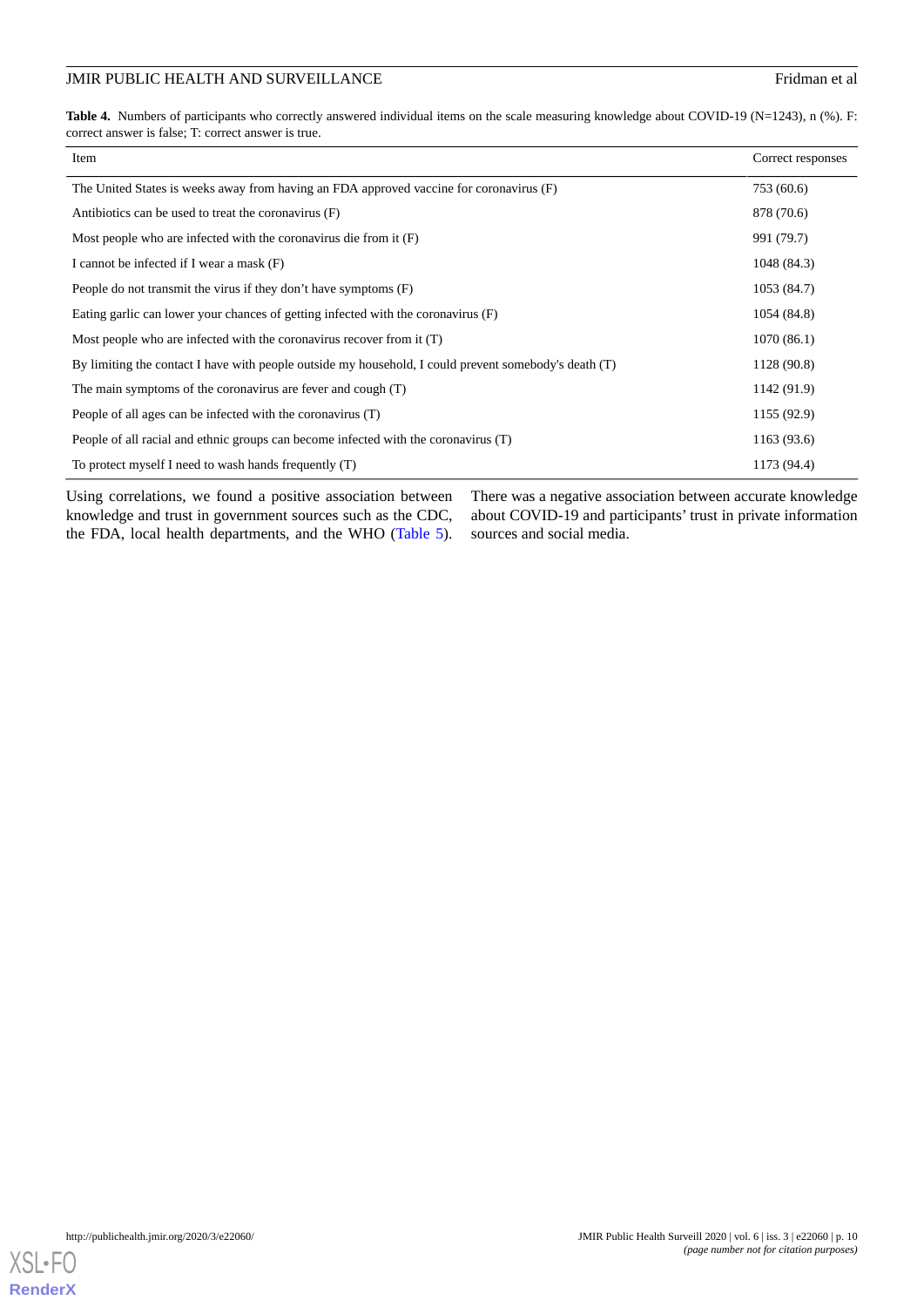<span id="page-10-0"></span>

| Table 5. Associations of trust in individual information sources with knowledge about COVID-19 and with adherence to social distancing $(N=1243)$ . |  |  |
|-----------------------------------------------------------------------------------------------------------------------------------------------------|--|--|
|-----------------------------------------------------------------------------------------------------------------------------------------------------|--|--|

| Domain and name<br>of the source |                                | Total partici-                                | Knowledge about COVID-19                                                                  |                                                                                                       |                                                                   |           | Social distancing                                                      |                                                                             |                                                       |           |
|----------------------------------|--------------------------------|-----------------------------------------------|-------------------------------------------------------------------------------------------|-------------------------------------------------------------------------------------------------------|-------------------------------------------------------------------|-----------|------------------------------------------------------------------------|-----------------------------------------------------------------------------|-------------------------------------------------------|-----------|
|                                  |                                | pants who<br>trusted the<br>source, n<br>(% ) | Trusted source<br>and answered<br>all 12 knowl-<br>edge questions<br>correctly, n<br>(% ) | Did not trust<br>source and an-<br>swered all 12<br>knowledge<br>questions cor-<br>rectly, $n$ $(\%)$ | Spearman<br>correlation<br>of knowl-<br>edge and<br>trust, $\rho$ | $P$ value | Adhered to so-<br>cial distancing<br>and trusted<br>source, $n$ $(\%)$ | Adhered to so-<br>cial distancing<br>but did not<br>trust source, n<br>(% ) | Adher-<br>ence and<br>trust, chi-<br>square<br>(1242) | $P$ value |
|                                  | <b>Government sources</b>      |                                               |                                                                                           |                                                                                                       |                                                                   |           |                                                                        |                                                                             |                                                       |           |
|                                  | $CDCa$ and<br>$FDA$ $^{\rm b}$ | 874 (70.3) <sup>c</sup>                       | 298(34.1)                                                                                 | 82(22.2)                                                                                              | 0.18 <sup>d</sup>                                                 | 0.000     | 306(35.0)                                                              | 91(24.7)                                                                    | $12.77$ <sup>d</sup>                                  | 0.000     |
|                                  | Local health<br>department     | 792 (63.7)                                    | 260 (32.8)                                                                                | 120(26.6)                                                                                             | $0.10^e$                                                          | 0.000     | 275 (34.7)                                                             | 122(27.1)                                                                   | $7.78^{d}$                                            | 0.005     |
|                                  | WHO <sup>f</sup>               | 736 (59.2)                                    | 242 (32.9)                                                                                | 138 (27.2)                                                                                            | 0.08 <sup>d</sup>                                                 | 0.007     | 255(34.6)                                                              | 142(28.0)                                                                   | 6.09 <sup>e</sup>                                     | 0.014     |
|                                  | White House                    | 569 (45.8)                                    | 143(25.1)                                                                                 | 237(35.1)                                                                                             | $-0.12^d$                                                         | 0.000     | 178(31.3)                                                              | 219(32.5)                                                                   | 0.21                                                  | 0.649     |
|                                  | Other                          | 196(15.8)                                     | 33(16.8)                                                                                  | 347(33.1)                                                                                             | $-0.19d$                                                          | 0.000     | 46(23.5)                                                               | 351 (33.5)                                                                  | 7.68 <sup>d</sup>                                     | 0.006     |
|                                  | None                           | 180(15)                                       | 37(20.6)                                                                                  | 343 (32.3)                                                                                            | $-0.14^c$                                                         | 0.000     | 46(25.6)                                                               | 351 (33.0)                                                                  | $3.95^e$                                              | 0.047     |
|                                  | <b>Private sources</b>         |                                               |                                                                                           |                                                                                                       |                                                                   |           |                                                                        |                                                                             |                                                       |           |
|                                  | <b>CNN</b>                     | 577 (46.4)                                    | 178 (30.8)                                                                                | 202(30.3)                                                                                             | $-0.04$                                                           | 0.124     | 182 (31.5)                                                             | 215(32.3)                                                                   | 0.08                                                  | 0.780     |
|                                  | <b>FOX</b>                     | 534 (42.9)                                    | 124(23.2)                                                                                 | 256(36.1)                                                                                             | $-0.17^d$                                                         | $0.000\,$ | 163(30.5)                                                              | 234(33.0)                                                                   | 0.86                                                  | 0.353     |
|                                  | New York<br>Times              | 523 (42.0)                                    | 171 (32.7)                                                                                | 209(29.0)                                                                                             | $-0.04$                                                           | 0.198     | 171 (32.7)                                                             | 226 (31.4)                                                                  | 0.24                                                  | 0.626     |
|                                  | <b>MSNBC</b>                   | 515 (41.4)                                    | 164(31.8)                                                                                 | 216(29.7)                                                                                             | $-0.05$                                                           | 0.067     | 171(33.2)                                                              | 226(31.0)                                                                   | 0.65                                                  | 0.421     |
|                                  | Reuters                        | 391 (31.5)                                    | 115(29.4)                                                                                 | 265(31.1)                                                                                             | $-0.12^d$                                                         | 0.000     | 109(27.9)                                                              | 288 (33.8)                                                                  | 4.33 <sup>e</sup>                                     | 0.037     |
|                                  | The Hill                       | 273(22.0)                                     | 51(18.7)                                                                                  | 329 (33.9)                                                                                            | $-0.27$ <sup>d</sup>                                              | 0.000     | 68 (24.9)                                                              | 329 (33.9)                                                                  | 7.95 <sup>d</sup>                                     | 0.005     |
|                                  | Other                          | 221 (17.8)                                    | 51(23.1)                                                                                  | 329 (32.2)                                                                                            | $-0.13^{d}$                                                       | 0.000     | 64(29.0)                                                               | 333 (32.6)                                                                  | 1.10                                                  | 0.295     |
|                                  | None                           | 293 (24)                                      | 76(25.9)                                                                                  | 304(32.0)                                                                                             | $-0.01$                                                           | 0.705     | 97(33.1)                                                               | 300 (31.6)                                                                  | 0.24                                                  | 0.624     |
| <b>Social networks</b>           |                                |                                               |                                                                                           |                                                                                                       |                                                                   |           |                                                                        |                                                                             |                                                       |           |
|                                  | Facebook                       | 335(27.0)                                     | 60 (17.9)                                                                                 | 320 (35.2)                                                                                            | $-0.29$ <sup>d</sup>                                              | 0.000     | 87(26.0)                                                               | 310 (34.1)                                                                  | $7.52^d$                                              | 0.006     |
|                                  | Twitter                        | 290(23.3)                                     | 46(15.9)                                                                                  | 334 (35.0)                                                                                            | $-0.31$ <sup>d</sup>                                              | 0.000     | 69 (23.8)                                                              | 328 (34.4)                                                                  | $11.55^d$                                             | 0.001     |
|                                  | Other                          | 115(9.3)                                      | 15(13.0)                                                                                  | 365 (32.4)                                                                                            | $-0.21$ <sup>d</sup>                                              | 0.000     | 20(17.4)                                                               | 337 (33.4)                                                                  | $12.34^{d}$                                           | 0.000     |
|                                  | None                           | 796 (64)                                      | 291 (36.6)                                                                                | 89 (19.9)                                                                                             | 0.29 <sup>d</sup>                                                 | 0.000     | 280 (35.2)                                                             | 117(26.2)                                                                   | $10.53^d$                                             | 0.001     |

<sup>a</sup>CDC: US Centers for Disease Control and Prevention.

<sup>b</sup>FDA: US Food and Drug Administration.

<sup>c</sup>Italics illustrate sources that were suggested by elastic net regression to be associated with knowledge and adherence while controlling for trust in all other sources.

<sup>d</sup>Significant at .001.

<sup>e</sup>Significant at .05.

<sup>f</sup>WHO: World Health Organization.

Elastic net regression suggested that seven information sources had the strongest associations with participant knowledge. The standardized regression coefficients illustrated a positive association between knowledge and the CDC/FDA ( $\beta$ =.06), local health department  $(\beta = 01)$ , and a negative association with "other" government sources ( $\beta = -01$ ), The Hill ( $\beta = -07$ ), Facebook ( $\beta$ =-.03), Twitter ( $\beta$ =-.06) and other social networks  $(\beta=-.02)$ . The model included the following parameters  $(RMSE_{\text{training}}=0.14, RMSE_{\text{test}} = 0.16, R^2_{\text{training}}=0.27, R^2_{\text{test}}=0.22).$ 

#### **Social Distancing**

In total, only 32% of participants reported adhering to all seven recommended social distancing behaviors. The most compliant behavior was avoiding gatherings with 5 or more people. The least compliant behaviors were meeting people face-to-face and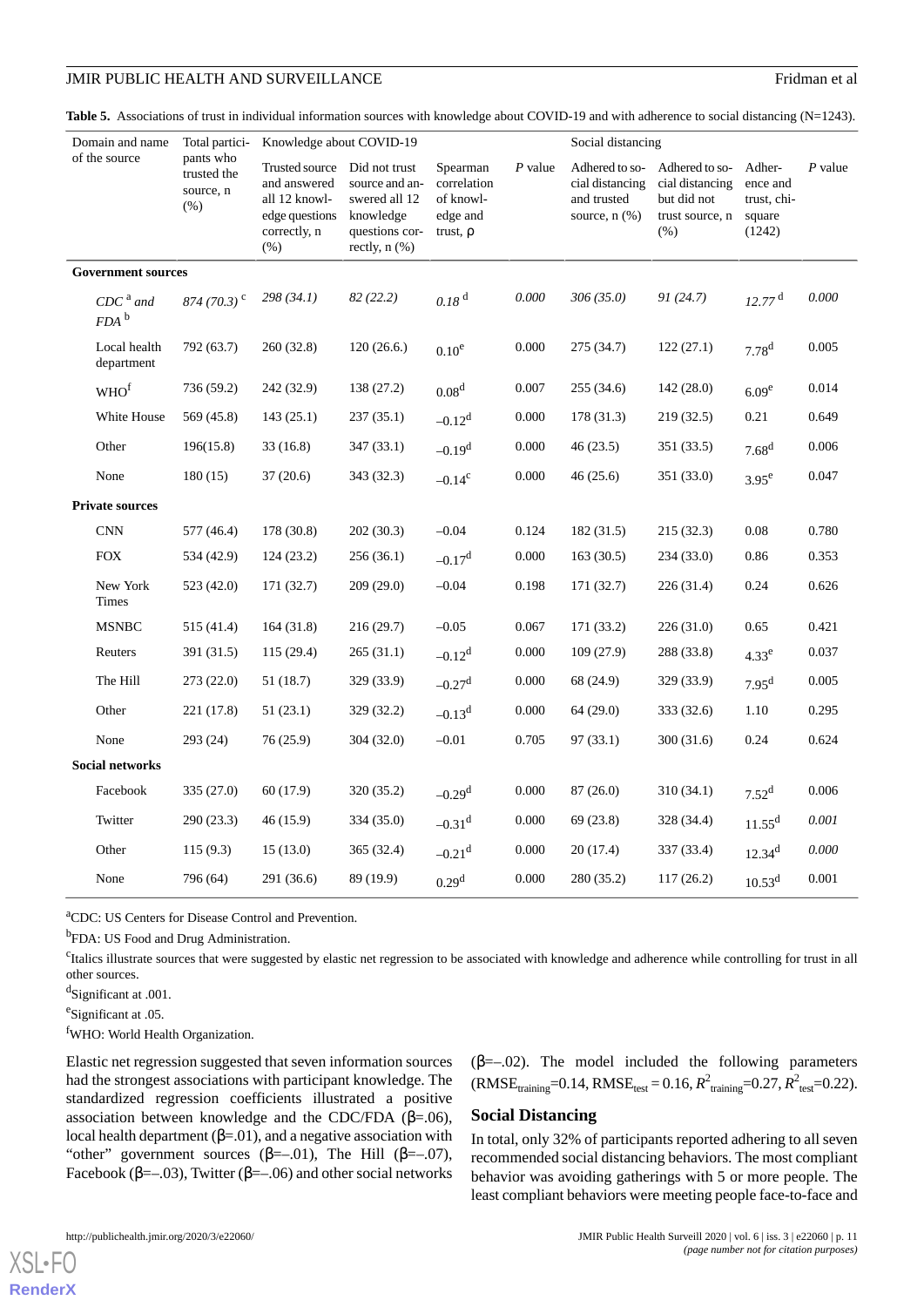walking close to others. [Table 6](#page-11-0) shows the participants'reported frequency of engaging in the six negative social distancing behaviors. For the positive social distancing behavior, staying 6 feet from other people, the 1243 participants reported frequencies of always (n=801, 64.4%), usually (n=287, 23.1%), sometimes (n=104, 8.4%), rarely (n=24, 1.9%), and never (n=27, 2.2%). The statistics includes these who did not leave the house in past seven days. Participants were considered adherent if they did not engage in risk-increasing behaviors or always stayed 6 feet apart from other people.

<span id="page-11-0"></span>Table 6. Self-reported frequency of social distancing behavior not recommended by the US Centers for Disease Control and Prevention (N=1243), n (%). Note that the statistics include people who did not leave the house for seven days.

| <b>Behavior</b>                                                | Social distancing adherence scale |             |                      |          |                     |
|----------------------------------------------------------------|-----------------------------------|-------------|----------------------|----------|---------------------|
|                                                                | Not at all                        | Once a week | Several times a week | Daily    | Several times a day |
| Went to a gathering with 5 or more people                      | 919 (73.9)                        | 110(8.8)    | 83(6.7)              | 71(5.7)  | 60(4.8)             |
| Hugged or touched someone who does not live with<br>you        | 909(73.1)                         | 103(8.3)    | 88(7.1)              | 97(7.8)  | 46(3.7)             |
| Went inside someone else's house                               | 854 (68.7)                        | 152(12.2)   | 104(8.4)             | 84(6.8)  | 49(3.9)             |
| Had friends or family over to visit                            | 841 (67.7)                        | 159 (12.8)  | 101(8.1)             | 88(7.1)  | 54(4.3)             |
| Stood or walked close to someone who does not live<br>with you | 678 (54.5)                        | 230(18.5)   | 167(13.4)            | 97(7.8)  | 71(5.7)             |
| Met face-to-face with people who don't live with you           | 673 (54.1)                        | 227(18.3)   | 171 (13.8)           | 114(9.2) | 58 (4.7)            |

The percentage of people who adhered to social distancing behaviors was *higher* among participants who trusted government sources such as the CDC and FDA, local health departments, and the WHO than among those who did not trust these sources ([Table 5](#page-10-0)). In contrast, the percentage of people who adhered to social distancing behaviors was *lower* among participants who trusted some private sources and social networks than among those who did not trust these sources.

Elastic net regression suggested that four variables had the strongest association with participant adherence. Final standardized regression coefficients included positive associations with trust in the CDC and FDA  $(\beta = .02)$  and the local health department  $(β=01)$ , and negative associations with trust were observed for Twitter (β=–.02), and "other" social networks ( $β = -05$ ). However, the model had low explanatory power when predicting adherence ( $AUC_{training}=63, AUC_{test}=59$ ). We suggested testing a mediation effect to evaluate whether trust in information sources is associated with adherence via increasing knowledge about COVID-19, as reported below.

#### **Exploratory Analysis**

We observed that trust in the CDC and FDA was associated with more accurate knowledge about COVID-19 and adherence to all social distancing behaviors (see [Table 7](#page-12-0) and [Figure 1](#page-3-0), Model 1). We found that as knowledge increased, so did the participants'likelihood of reporting that they tended to distance from those who did not live in their household. When knowledge was included in the regression model, the predicted relationship between trust and adherence decreased in size, indicating partial mediation (Model 3). The odds ratio (OR) for knowledge in our final model equaled 1.24, meaning that for every additional question answered correctly, we would expect a 24% increase in the odds of adhering to all recommended social distancing behaviors.

Subsequent exploratory analysis showed that health status, income, being under a stay-at-home order, and working from home were not associated with adherence, while age had a significant association with adherence to social distancing guidelines ( $β = .02$ ; SE .004; *P*<.001). Including age in the mediation model did not change significance levels reported in the baseline model; the indirect effect remained significant (*b*=0.13\*). The OR for the knowledge variable was 1.21.

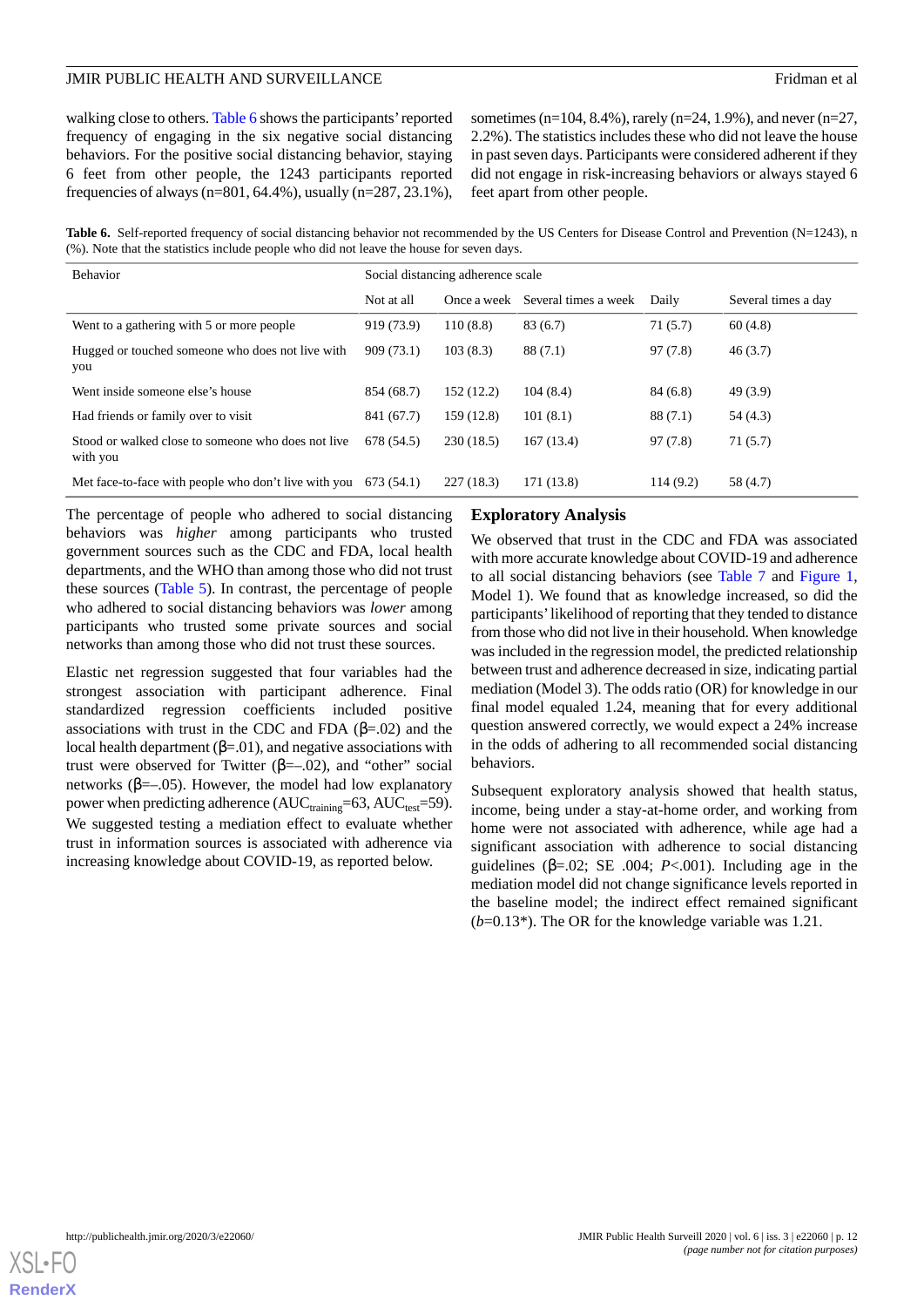<span id="page-12-0"></span>Table 7. Results of the mediation analysis of trust in the CDC and FDA (X), knowledge about COVID-19 (M), and adherence to social distancing behaviors (Y). Null prediction for adherence to all social distancing behavior was 32%; reported coefficients are unstandardized.

| Model                                                   | B                 | $P$ value | SE   | Bootstrap<br>95% CI | $R^2$ a | Odds ratio |
|---------------------------------------------------------|-------------------|-----------|------|---------------------|---------|------------|
| Model 1: Adherence (yes/no; binary logistic regression) |                   |           |      | 0.02                |         |            |
| Constant                                                | $-1.12^{b}$       | < 0.001   | 0.12 | N/A <sup>c</sup>    |         | 0.33       |
| Trust in CDC <sup>d</sup> and FDA <sup>e</sup>          | 0.50 <sup>b</sup> | < 0.001   | 0.14 | N/A                 |         | 1.65       |
| Model 2: Knowledge (linear regression)                  |                   |           |      |                     | 0.03    |            |
| Constant                                                | 0.80 <sup>b</sup> | < 0.001   | 0.01 | N/A                 |         |            |
| Trust in CDC and FDA                                    | 0.07 <sup>b</sup> | < 0.001   | 0.01 | N/A                 |         |            |
| Model 3: Adherence (yes/no: binary logistic regression) |                   |           |      |                     | 0.06    |            |
| Constant                                                | $-3.23^{b}$       | < 0.001   | 0.38 | N/A                 |         | 0.04       |
| Trust in CDC and FDA                                    | 0.35 <sup>f</sup> | .02       | 0.14 | N/A                 |         | 1.42       |
| Knowledge                                               | $2.58^{b}$        | < 0.001   | 0.43 | N/A                 |         | 1.24       |
| Indirect effect                                         | $0.18^{b}$        | < 0.001   | 0.04 | $0.11 - 0.27$       |         | 1.20       |

<sup>a</sup>For logistic regression models,  $R^2$  is the version proposed by Nagelkerke.

<sup>b</sup>Significant at .001.

 $\rm^c$ N/A: not applicable.

<sup>d</sup>CDC: US Centers for Disease Control and Prevention.

e FDA: US Food and Drug Administration.

f Significant at .05.

### *Discussion*

#### **Principal Findings**

In a cross-sectional survey, we explored which information sources the public trusted with regard to health information and how the trust in specific sources was associated with accurate knowledge about COVID-19 and adherence to recommended social distancing behaviors. We found that the majority of participants trusted government information sources, such as the CDC, FDA, local health departments, and the WHO. Although concerns are increasing about the public's use of social networks to learn about the risks of COVID-19  $[26,27]$  $[26,27]$  $[26,27]$  $[26,27]$ , we found that only 36% of people trusted information in social networks. Although not explicitly tested, general trends in our data suggested that trust in information sources varied by age and race. White and older respondents were more likely to trust government sources than non-White and younger respondents, who were more likely to trust private sources and social media. These findings highlight the importance of using different channels to distribute timely health information that reaches diverse populations.

Further, we investigated whether trust in specific information sources was associated with participant knowledge about COVID-19. Trust in government sources (the CDC, the FDA, and local health departments) had a positive association with accurate knowledge about COVID-19, whereas trust in private sources and social networks had a negative association. Consistent with our findings, other studies have shown that private media sources distribute messages that can reduce public

trust in scientific knowledge and health policies [[28,](#page-15-11)[29\]](#page-15-12). Several studies have shown that social networks can become a platform for the distribution of misinformation. Kouzy and colleagues [[30\]](#page-15-13) manually evaluated tweets at the beginning of the pandemic and identified that 25% of tweets contained misinformation. In addition, another study showed an association between beliefs in conspiracy theories and social media use [[31\]](#page-15-14).

We also identified that adherence to social distancing guidelines was positively associated with trust in government information sources and further explored the mechanism behind this association via mediation analysis. We found that knowledge about COVID-19 partially mediated this relationship. Similar relationships between trust, knowledge, and adherence were found in a cross-sectional survey conducted in China [\[14](#page-14-13)]. The researchers conducted a path analysis using a structural model approach and found that trust in formal and informal sources increased participants' awareness about SARS-CoV-2; then, in turn, the awareness was associated with social distancing measures. Noteworthily, trust and accurate knowledge explained only a fraction of the variability in adherence to social distancing. For instance, if participants answered 50% of the knowledge questions correctly, the model suggested only a 17% probability of adherence to social distancing behavior if the participants trusted the CDC and FDA. In the same vein, if the participants answered all the knowledge questions correctly, there was still only an approximately 44% probability of adherence to social distancing behaviors. It was surprising that our elastic net regression model, which included trust in all sources, had low predictive power, specifically in regard to predicting adherence to social distancing. However, the model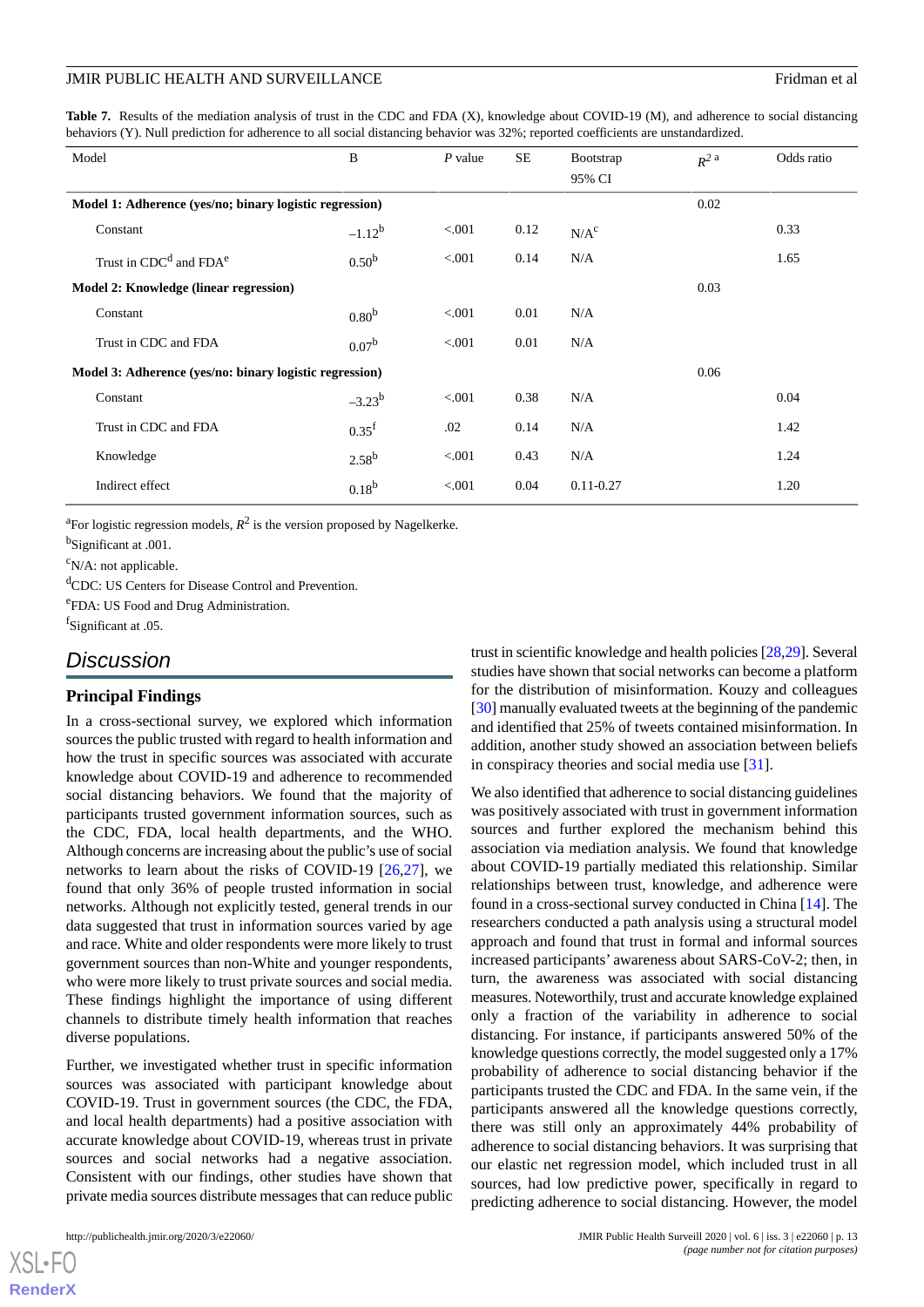served well for the main goal of the analysis by distilling the predictive value of the specific sources that contributed the most to knowledge and adherence. Further research should investigate other factors that influence adherence to social distancing, including social, logistic, economic, and political issues.

Our results support several practical recommendations that could help increase knowledge about COVID-19 and improve the adoption of risk-reducing behavior. First, our work showed that trust in information sources was associated with participants' knowledge about COVID-19. Thus, maintaining and increasing trust in information sources is an important task for policy makers. During unprecedented events such as pandemics, health messages might change and, at times, contradict previously reported information and recommendations. For instance, early on in the pandemic, the US Surgeon General communicated that face masks were "NOT effective" [[32\]](#page-15-15). However, the CDC later recommended wearing masks as a mandatory requirement for people who visited public places [\[33](#page-15-16)]. To maintain trust in information sources, policy makers should communicate information only when there is a strong scientific consensus. Building relationships with well-established, trusted scientific experts could help in achieving this goal [\[34](#page-15-17)]. Furthermore, it is important to acknowledge the uncertainty of delivered information. For instance, at the beginning of April 2020, Dr Anthony Fauci, head of the National Institute of Allergy and Infectious Diseases at the National Institutes of Health, said about asymptomatic cases: "It's somewhere between 25 and 50 percent, and trust me, that is an estimate. I don't have any scientific data yet" [\[35\]](#page-15-18). It is expected but not yet tested that communicating uncertainty will help individuals be more open about updating their beliefs when more information becomes available.

Second, we noticed that trust in specific sources of information varied among people by age and by ethnic and racial characteristics. Therefore, policy makers should consider communicating information through multiple sources. Establishing and maintaining relationships with journalists and private sources and maintaining organized and updated social media accounts could help ensure that individuals with diverse backgrounds receive critical health messages in a timely fashion. Policy makers could also consider novel approaches toward information distribution, such as crowdsourcing. For instance, YouTube encouraged its viewers to create video clips about activities they were engaging in while staying at home (eg, singing, meditating) and played them as a social advertisement to promote adherence to stay-at-home orders [\[36](#page-15-19)]. Although these campaigns are interesting, their effectiveness must be evaluated in future research.

Third, we found negative associations between participants' knowledge and trust in private and social media sources. We believe that this finding supports and echoes other voices calling for improvement of the quality of the information disseminated through these sources. For instance, media platforms can flag unverified information and disrupt automated accounts (bots) that distribute false information [[37\]](#page-15-20). Recently, Twitter added fact-checking links to individual tweets that provide unverified or suspicious information [[38\]](#page-15-21). Additionally, individual users of social networks can receive "accuracy reminders" that

encourage them to verify the trustworthiness of their sources. This approach has been shown to be effective in reducing participants' intention to repost COVID-19–related misinformation [\[39](#page-15-22)].

The data collection occurred shortly after stay-at-home orders were implemented in the majority of US states, and Americans were constantly receiving updates on the changing policies related to COVID-19. Previous research has shown that the beginning stages of pandemics attract the most attention [[40\]](#page-15-23). This is consistent with our study, as the majority of participants reported checking COVID-19–related updates daily and were motivated to follow the news closely. However, as the pandemic persists, motivation to continue to learn about COVID-19 and risk-reducing actions may decrease [\[40](#page-15-23)], posing an additional challenge for policy makers who are trying to inform the public about updated safety measures. Further research should investigate the longitudinal patterns of public interest in health information to better tailor messages and choose information sources to control virus spread.

#### **Limitations**

A limitation of the study was that for each individual participant, we treated trust in different sources independently; however, we acknowledge that participants tend to trust several sources rather than a single source exclusively. While elastic net regression accounted for relationships between sources, it would be interesting to explore if trust in different combinations of sources yields better knowledge and adherence. It is also important to note that we did not explore relationships between the frequency of news consumption, trust, and their joined association with knowledge. Focusing our questions on trust in specific sources allowed us to better understand whether participants take the information from a targeted source seriously. However, future research should explore in detail how the frequency of news consumption and trust of sources jointly influence participants'knowledge and adherence. Finally, while we found significant results in the mediation analysis, the casual relationship should be interpreted in light of the fact that the data were collected in a cross-sectional survey [[41](#page-15-24)[,42](#page-16-0)] and that ultimately, the mediation model may have alternative causal explanations. For instance, compliance might be overreported by nonadherent participants who have accurate knowledge about what actions need to be taken (social desirability bias). Further longitudinal or experimental studies should replicate the mediation analysis reported in our work.

Lastly, while our sample demographics closely matched the White, African American, and Asian populations in the US, Hispanic respondents were underrepresented among our participants (18.3% as per US Census vs 7.5% in our data set) [[25\]](#page-15-8). Future research should focus on a more detailed exploration of the associations between trust and knowledge in Hispanic populations.

#### **Conclusions**

Distribution of accurate information through trusted sources is essential for facilitating public compliance with necessary health policies. Our work has identified a trend suggesting that trust in information sources varies among people of different ages

 $XS$ -FO **[RenderX](http://www.renderx.com/)**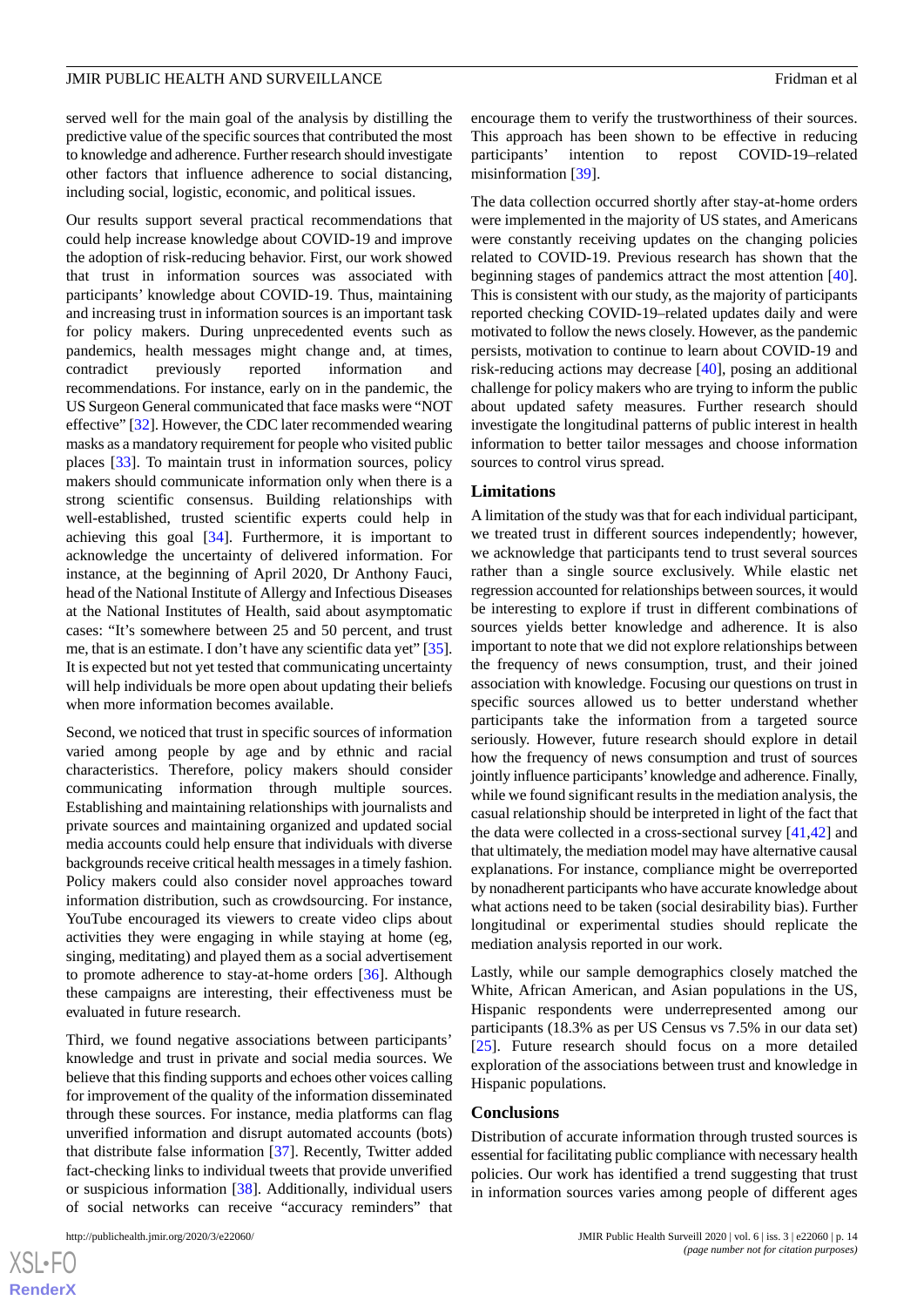and races. We recommend that policy makers use multiple sources to disseminate health information to ensure that different populations receive timely and accurate health information. Public trust in government-affiliated sources was positively associated with knowledge about COVID-19 and adherence to social distancing, whereas public trust in privately affiliated

sources and social networks was negatively associated with knowledge and adherence. Private sources and social media must establish policies to control information quality to prevent the spread of misinformation, especially during a state of emergency, when inaccurate knowledge might contribute to public mortality.

### **Acknowledgments**

We would like to thank Drs Kevin Weinfurt, Bryce Reeve, Theresa Coles, and Brian Southwell for their input into project design and measurement considerations. The study team has no funding to disclose.

### **Conflicts of Interest**

<span id="page-14-16"></span>None declared.

### **Multimedia Appendix 1**

Survey questions measuring knowledge about COVID-19 and social distancing behavior. [[DOCX File , 15 KB](https://jmir.org/api/download?alt_name=publichealth_v6i3e22060_app1.docx&filename=5407cb94a282f7cea53994a82adfd45c.docx)-[Multimedia Appendix 1\]](https://jmir.org/api/download?alt_name=publichealth_v6i3e22060_app1.docx&filename=5407cb94a282f7cea53994a82adfd45c.docx)

#### <span id="page-14-1"></span><span id="page-14-0"></span>**References**

- <span id="page-14-2"></span>1. Timeline of WHO's response to COVID-19. World Health Organization. 2020 Jul 30. URL: [https://www.who.int/news-room/](https://www.who.int/news-room/detail/29-06-2020-covidtimeline) [detail/29-06-2020-covidtimeline](https://www.who.int/news-room/detail/29-06-2020-covidtimeline) [accessed 2020-08-04]
- 2. Previous U.S. COVID-19 Case Data. US Centers for Disease Control and Prevention. 2020 May 20. URL: [https://www.](https://www.cdc.gov/coronavirus/2019-ncov/cases-updates/previouscases.html) [cdc.gov/coronavirus/2019-ncov/cases-updates/previouscases.html](https://www.cdc.gov/coronavirus/2019-ncov/cases-updates/previouscases.html) [accessed 2020-08-04]
- <span id="page-14-4"></span><span id="page-14-3"></span>3. Daily Updates of Totals by Week and State: Provisional Death Counts for Coronavirus Disease 2019 (COVID-19). US Centers for Disease Control and Prevention. 2020 Aug 12. URL: <https://www.cdc.gov/nchs/nvss/vsrr/covid19/index.htm> [accessed 2020-08-13]
- <span id="page-14-5"></span>4. Social Distancing: Keep a Safe Distance to Slow the Spread. US Centers for Disease Control and Prevention. 2020 Jul 15. URL: <https://www.cdc.gov/coronavirus/2019-ncov/prevent-getting-sick/social-distancing.html> [accessed 2020-08-04]
- <span id="page-14-6"></span>5. Mervosh S, Lu D, Swales V. See Which States and Cities Have Told Residents to Stay at Home. The New York Times. 2020 Apr 20. URL:<https://www.nytimes.com/interactive/2020/us/coronavirus-stay-at-home-order.html> [accessed 2020-08-04]
- <span id="page-14-7"></span>6. Johnson T, Fritz A. You're under a stay-at-home order? Here's what that means in your state. The Washington Post. 2020 May 05. URL:<https://www.washingtonpost.com/health/2020/04/06/coronavirus-stay-at-home-by-state/> [accessed 2020-08-04]
- <span id="page-14-8"></span>7. Thunström L, Newbold SC, Finnoff D, Ashworth M, Shogren JF. The Benefits and Costs of Using Social Distancing to Flatten the Curve for COVID-19. J Benefit Cost Anal 2020 May 21;11(2):179-195. [doi: [10.1017/bca.2020.12](http://dx.doi.org/10.1017/bca.2020.12)]
- <span id="page-14-9"></span>8. Bonardi J, Gallea Q, Kalanoski D, Lalive R. Fast and Local: How Did Lockdown Policies Affect the Spread and Severity of COVID-19? Covid Economics 2020;23:325-351 [\[FREE Full text\]](http://unassumingeconomist.com/wp-content/uploads/2020/05/fast-and-local.pdf)
- <span id="page-14-10"></span>9. Brug J, Aro AR, Oenema A, de Zwart O, Richardus JH, Bishop GD. SARS risk perception, knowledge, precautions, and information sources, the Netherlands. Emerg Infect Dis 2004 Aug;10(8):1486-1489 [[FREE Full text\]](https://wwwnc.cdc.gov/eid/article/10/8/04-0283_article) [doi: [10.3201/eid1008.040283](http://dx.doi.org/10.3201/eid1008.040283)] [Medline: [15496256](http://www.ncbi.nlm.nih.gov/entrez/query.fcgi?cmd=Retrieve&db=PubMed&list_uids=15496256&dopt=Abstract)]
- <span id="page-14-11"></span>10. Chen W, Stoecker C. Mass media coverage and influenza vaccine uptake. Vaccine 2020 Jan 10;38(2):271-277. [doi: [10.1016/j.vaccine.2019.10.019\]](http://dx.doi.org/10.1016/j.vaccine.2019.10.019) [Medline: [31699506\]](http://www.ncbi.nlm.nih.gov/entrez/query.fcgi?cmd=Retrieve&db=PubMed&list_uids=31699506&dopt=Abstract)
- <span id="page-14-12"></span>11. Rubin GJ, Amlôt R, Page L, Wessely S. Public perceptions, anxiety, and behaviour change in relation to the swine flu outbreak: cross sectional telephone survey. BMJ 2009 Jul 02;339:b2651 [[FREE Full text\]](http://europepmc.org/abstract/MED/19574308) [doi: [10.1136/bmj.b2651\]](http://dx.doi.org/10.1136/bmj.b2651) [Medline: [19574308](http://www.ncbi.nlm.nih.gov/entrez/query.fcgi?cmd=Retrieve&db=PubMed&list_uids=19574308&dopt=Abstract)]
- <span id="page-14-13"></span>12. Flowers P, Riddell J, Boydell N, Teal G, Coia N, McDaid L. What are mass media interventions made of? Exploring the active content of interventions designed to increase HIV testing in gay men within a systematic review. Br J Health Psychol 2019 Sep;24(3):704-737 [\[FREE Full text\]](http://europepmc.org/abstract/MED/31267624) [doi: [10.1111/bjhp.12377\]](http://dx.doi.org/10.1111/bjhp.12377) [Medline: [31267624](http://www.ncbi.nlm.nih.gov/entrez/query.fcgi?cmd=Retrieve&db=PubMed&list_uids=31267624&dopt=Abstract)]
- <span id="page-14-14"></span>13. Lin Y, Hu Z, Alias H, Wong LP. Influence of Mass and Social Media on Psychobehavioral Responses Among Medical Students During the Downward Trend of COVID-19 in Fujian, China: Cross-Sectional Study. J Med Internet Res 2020 Jul 20;22(7):e19982 [\[FREE Full text](https://www.jmir.org/2020/7/e19982/)] [doi: [10.2196/19982\]](http://dx.doi.org/10.2196/19982) [Medline: [32584779\]](http://www.ncbi.nlm.nih.gov/entrez/query.fcgi?cmd=Retrieve&db=PubMed&list_uids=32584779&dopt=Abstract)
- <span id="page-14-15"></span>14. Qazi A, Qazi J, Naseer K, Zeeshan M, Hardaker G, Maitama JZ, et al. Analyzing situational awareness through public opinion to predict adoption of social distancing amid pandemic COVID-19. J Med Virol 2020 Jul;92(7):849-855 [\[FREE](http://europepmc.org/abstract/MED/32266990) [Full text\]](http://europepmc.org/abstract/MED/32266990) [doi: [10.1002/jmv.25840\]](http://dx.doi.org/10.1002/jmv.25840) [Medline: [32266990\]](http://www.ncbi.nlm.nih.gov/entrez/query.fcgi?cmd=Retrieve&db=PubMed&list_uids=32266990&dopt=Abstract)
- 15. Miller CA, Guidry JPD, Dahman B, Thomson MD. A Tale of Two Diverse Qualtrics Samples: Information for Online Survey Researchers. Cancer Epidemiol Biomarkers Prev 2020 Apr;29(4):731-735. [doi: [10.1158/1055-9965.EPI-19-0846](http://dx.doi.org/10.1158/1055-9965.EPI-19-0846)] [Medline: [32066616](http://www.ncbi.nlm.nih.gov/entrez/query.fcgi?cmd=Retrieve&db=PubMed&list_uids=32066616&dopt=Abstract)]
- 16. Qualtrics. URL: <https://www.qualtrics.com> [accessed 2020-08-28]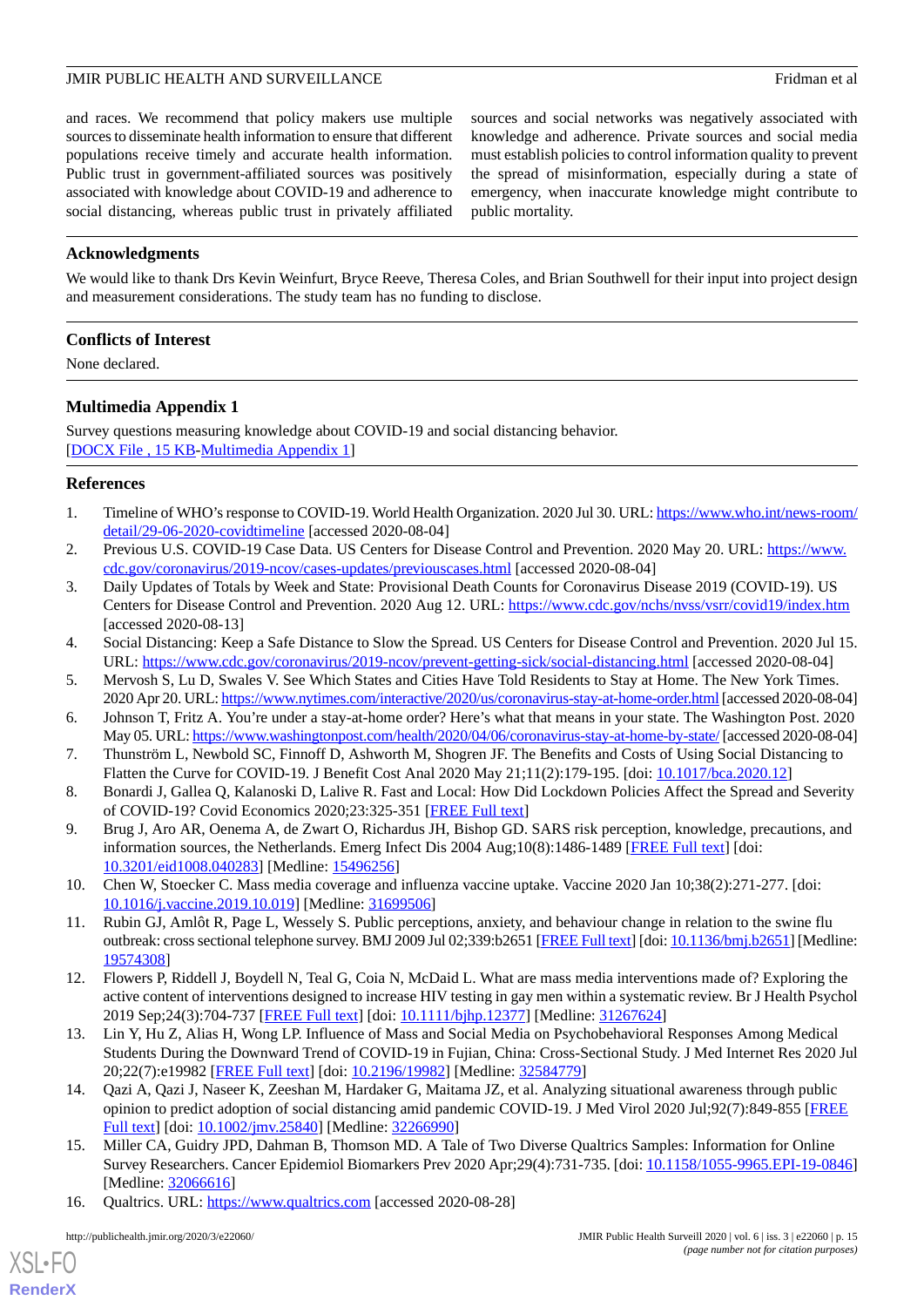- <span id="page-15-0"></span>17. Fridman I, Zigler C. Fear and anxiety in the time of COVID-19: Who is social distancing? OSF Registries. URL: [https:/](https://osf.io/npm59) [/osf.io/npm59](https://osf.io/npm59) [accessed 2020-08-05]
- <span id="page-15-1"></span>18. Langlois S. How biased is your news source? You probably won't agree with this chart. MarketWatch. 2018 Apr 21. URL: <https://www.marketwatch.com/story/how-biased-is-your-news-source-you-probably-wont-agree-with-this-chart-2018-02-28> [accessed 2020-08-05]
- <span id="page-15-3"></span><span id="page-15-2"></span>19. RTI Surveyed 1,000 Americans about Awareness, Perceptions of COVID-19. RTI International. 2020. URL: [https://www.](https://www.rti.org/focus-area/coronavirus-united-states-survey) [rti.org/focus-area/coronavirus-united-states-survey](https://www.rti.org/focus-area/coronavirus-united-states-survey) [accessed 2020-09-08]
- <span id="page-15-4"></span>20. RTI COVID-19 U.S. Survey Methodology. RTI International. 2020. URL: [https://www.rti.org/sites/default/files/](https://www.rti.org/sites/default/files/related-content-files/covid-19-us-survey-methodology.pdf) [related-content-files/covid-19-us-survey-methodology.pdf](https://www.rti.org/sites/default/files/related-content-files/covid-19-us-survey-methodology.pdf) [accessed 2020-09-08]
- <span id="page-15-5"></span>21. James G, Witten D, Hastie T, Tibshirani R. An Introduction to Statistical Learning, 2nd Edition. New York, NY: Springer; 2013.
- <span id="page-15-6"></span>22. Zou H, Hastie T. Regularization and variable selection via the elastic net. J R Stat Soc B 2005 Apr;67(2):301-320. [doi: [10.1111/j.1467-9868.2005.00503.x\]](http://dx.doi.org/10.1111/j.1467-9868.2005.00503.x)
- <span id="page-15-7"></span>23. Friedman J, Hastie T, Tibshirani R. Regularization Paths for Generalized Linear Models via Coordinate Descent. J Stat Softw 2010;33(1):1-22 [\[FREE Full text\]](http://europepmc.org/abstract/MED/20808728) [Medline: [20808728](http://www.ncbi.nlm.nih.gov/entrez/query.fcgi?cmd=Retrieve&db=PubMed&list_uids=20808728&dopt=Abstract)]
- <span id="page-15-8"></span>24. Hayes A. Introduction to Mediation, Moderation, and Conditional Process Analysis: A Regression-Based Approach. New York, NY: Guilford Publications; 2017.
- <span id="page-15-9"></span>25. QuickFacts population estimates. United States Census Bureau. 2018 Jul 01. URL: [https://www.census.gov/quickfacts/fact/](https://www.census.gov/quickfacts/fact/table/US/PST04) [table/US/PST04](https://www.census.gov/quickfacts/fact/table/US/PST04) [accessed 2020-08-28]
- <span id="page-15-10"></span>26. Llewellyn S. Covid-19: how to be careful with trust and expertise on social media. BMJ 2020 Mar 25;368:m1160. [doi: [10.1136/bmj.m1160\]](http://dx.doi.org/10.1136/bmj.m1160) [Medline: [32213480](http://www.ncbi.nlm.nih.gov/entrez/query.fcgi?cmd=Retrieve&db=PubMed&list_uids=32213480&dopt=Abstract)]
- <span id="page-15-12"></span><span id="page-15-11"></span>27. Naeem SB, Bhatti R, Khan A. An exploration of how fake news is taking over social media and putting public health at risk. Health Info Libr J 2020 Jul 12 [\[FREE Full text\]](http://europepmc.org/abstract/MED/32657000) [doi: [10.1111/hir.12320](http://dx.doi.org/10.1111/hir.12320)] [Medline: [32657000](http://www.ncbi.nlm.nih.gov/entrez/query.fcgi?cmd=Retrieve&db=PubMed&list_uids=32657000&dopt=Abstract)]
- <span id="page-15-13"></span>28. Simonov A, Sacher SK, Dubé JPH, Biswas S. The Persuasive Effect of Fox News: Non-Compliance with Social Distancing During the Covid-19 Pandemic. National Bureau of Economic Research 2020 May. [doi: [10.3386/w27237\]](http://dx.doi.org/10.3386/w27237)
- 29. Dube J, Simonov A, Sacher S, Biswas S. News media and distrust in scientific experts. VoxEU. 2020 Jul 06. URL: [https:/](https://voxeu.org/article/news-media-and-distrust-scientific-experts) [/voxeu.org/article/news-media-and-distrust-scientific-experts](https://voxeu.org/article/news-media-and-distrust-scientific-experts) [accessed 2020-08-12]
- <span id="page-15-14"></span>30. Kouzy R, Abi Jaoude J, Kraitem A, El Alam MB, Karam B, Adib E, et al. Coronavirus Goes Viral: Quantifying the COVID-19 Misinformation Epidemic on Twitter. Cureus 2020 Mar 13;12(3):e7255 [\[FREE Full text\]](http://europepmc.org/abstract/MED/32292669) [doi: [10.7759/cureus.7255](http://dx.doi.org/10.7759/cureus.7255)] [Medline: [32292669](http://www.ncbi.nlm.nih.gov/entrez/query.fcgi?cmd=Retrieve&db=PubMed&list_uids=32292669&dopt=Abstract)]
- <span id="page-15-15"></span>31. Allington D, Duffy B, Wessely S, Dhavan N, Rubin J. Health-protective behaviour, social media usage and conspiracy belief during the COVID-19 public health emergency. Psychol Med 2020 Jun 09:1-7 [\[FREE Full text\]](http://europepmc.org/abstract/MED/32513320) [doi: [10.1017/S003329172000224X\]](http://dx.doi.org/10.1017/S003329172000224X) [Medline: [32513320](http://www.ncbi.nlm.nih.gov/entrez/query.fcgi?cmd=Retrieve&db=PubMed&list_uids=32513320&dopt=Abstract)]
- <span id="page-15-16"></span>32. Jingnan H. Why There Are So Many Different Guidelines for Face Masks for the Public. NPR. 2020 Apr 10. URL: [https:/](https://www.npr.org/sections/goatsandsoda/2020/04/10/829890635/why-there-so-many-different-guidelines-for-face-masks-for-the-public) [/www.npr.org/sections/goatsandsoda/2020/04/10/829890635/](https://www.npr.org/sections/goatsandsoda/2020/04/10/829890635/why-there-so-many-different-guidelines-for-face-masks-for-the-public) [why-there-so-many-different-guidelines-for-face-masks-for-the-public](https://www.npr.org/sections/goatsandsoda/2020/04/10/829890635/why-there-so-many-different-guidelines-for-face-masks-for-the-public) [accessed 2020-08-12]
- <span id="page-15-18"></span><span id="page-15-17"></span>33. Considerations for Wearing Masks: Help Slow the Spread of COVID-19. US Centers for Disease Control and Prevention. URL: [https://www.cdc.gov/coronavirus/2019-ncov/prevent-getting-sick/cloth-face-cover-guidance.](https://www.cdc.gov/coronavirus/2019-ncov/prevent-getting-sick/cloth-face-cover-guidance.html?CDC_AA_refVal=https%3A%2F%2Fwww.cdc.gov%2Fcoronavirus%2F2019-ncov%2Fprevent-getting-sick%2Fcloth-face-cover.html) [html?CDC\\_AA\\_refVal=https%3A%2F%2Fwww.cdc.](https://www.cdc.gov/coronavirus/2019-ncov/prevent-getting-sick/cloth-face-cover-guidance.html?CDC_AA_refVal=https%3A%2F%2Fwww.cdc.gov%2Fcoronavirus%2F2019-ncov%2Fprevent-getting-sick%2Fcloth-face-cover.html)
- <span id="page-15-19"></span>[gov%2Fcoronavirus%2F2019-ncov%2Fprevent-getting-sick%2Fcloth-face-cover.html](https://www.cdc.gov/coronavirus/2019-ncov/prevent-getting-sick/cloth-face-cover-guidance.html?CDC_AA_refVal=https%3A%2F%2Fwww.cdc.gov%2Fcoronavirus%2F2019-ncov%2Fprevent-getting-sick%2Fcloth-face-cover.html) [accessed 2020-08-28] 34. Balog-Way DHP, McComas KA. COVID-19: Reflections on trust, tradeoffs, and preparedness. J Risk Res 2020 Apr
- <span id="page-15-20"></span>27:1-11. [doi: [10.1080/13669877.2020.1758192](http://dx.doi.org/10.1080/13669877.2020.1758192)]
- <span id="page-15-21"></span>35. Roberts S. Embracing the Uncertainties. The New York Times. 2020 Apr 07. URL: [https://www.nytimes.com/2020/04/07/](https://www.nytimes.com/2020/04/07/science/coronavirus-uncertainty-scientific-trust.html) [science/coronavirus-uncertainty-scientific-trust.html](https://www.nytimes.com/2020/04/07/science/coronavirus-uncertainty-scientific-trust.html) [accessed 2020-04-13]
- <span id="page-15-22"></span>36. #StayHome #WithMe. YouTube. 2020 Mar 27. URL: [https://services.google.com/fh/files/misc/stay\\_home\\_with\\_me.pdf](https://services.google.com/fh/files/misc/stay_home_with_me.pdf) [accessed 2020-08-12]
- 37. Donovan J. Social-media companies must flatten the curve of misinformation. Nature 2020 Apr 14. [doi: [10.1038/d41586-020-01107-z](http://dx.doi.org/10.1038/d41586-020-01107-z)] [Medline: [32291410](http://www.ncbi.nlm.nih.gov/entrez/query.fcgi?cmd=Retrieve&db=PubMed&list_uids=32291410&dopt=Abstract)]
- <span id="page-15-23"></span>38. Conger K, Isaac M. Defying Trump, Twitter Doubles Down on Labeling Tweets. The New York Times. 2020 Jun 09. URL: <https://www.nytimes.com/2020/05/28/technology/trump-twitter-fact-check.html> [accessed 2020-08-12]
- <span id="page-15-24"></span>39. Pennycook G, McPhetres J, Zhang Y, Lu JG, Rand DG. Fighting COVID-19 Misinformation on Social Media: Experimental Evidence for a Scalable Accuracy-Nudge Intervention. Psychol Sci 2020 Jul;31(7):770-780 [\[FREE Full text](http://europepmc.org/abstract/MED/32603243)] [doi: [10.1177/0956797620939054\]](http://dx.doi.org/10.1177/0956797620939054) [Medline: [32603243\]](http://www.ncbi.nlm.nih.gov/entrez/query.fcgi?cmd=Retrieve&db=PubMed&list_uids=32603243&dopt=Abstract)
- 40. Bento AI, Nguyen T, Wing C, Lozano-Rojas F, Ahn Y, Simon K. Evidence from internet search data shows information-seeking responses to news of local COVID-19 cases. Proc Natl Acad Sci USA 2020 May 26;117(21):11220-11222 [[FREE Full text](http://europepmc.org/abstract/MED/32366658)] [doi: [10.1073/pnas.2005335117\]](http://dx.doi.org/10.1073/pnas.2005335117) [Medline: [32366658](http://www.ncbi.nlm.nih.gov/entrez/query.fcgi?cmd=Retrieve&db=PubMed&list_uids=32366658&dopt=Abstract)]
- 41. Maxwell SE, Cole DA, Mitchell MA. Bias in Cross-Sectional Analyses of Longitudinal Mediation: Partial and Complete Mediation Under an Autoregressive Model. Multivariate Behav Res 2011 Sep 30;46(5):816-841. [doi: [10.1080/00273171.2011.606716\]](http://dx.doi.org/10.1080/00273171.2011.606716) [Medline: [26736047\]](http://www.ncbi.nlm.nih.gov/entrez/query.fcgi?cmd=Retrieve&db=PubMed&list_uids=26736047&dopt=Abstract)